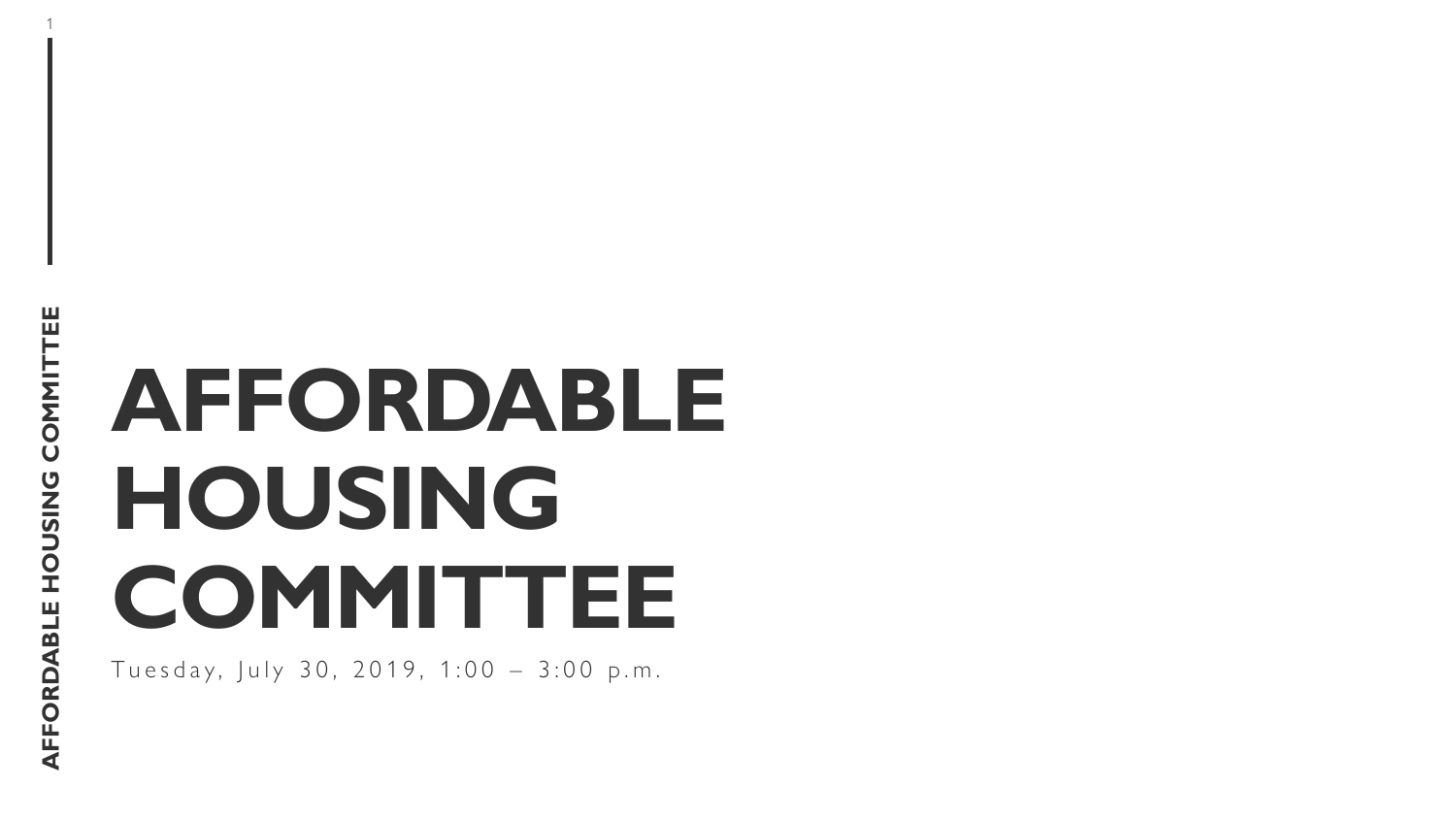# **INTRODUCTIONS**

Name and organization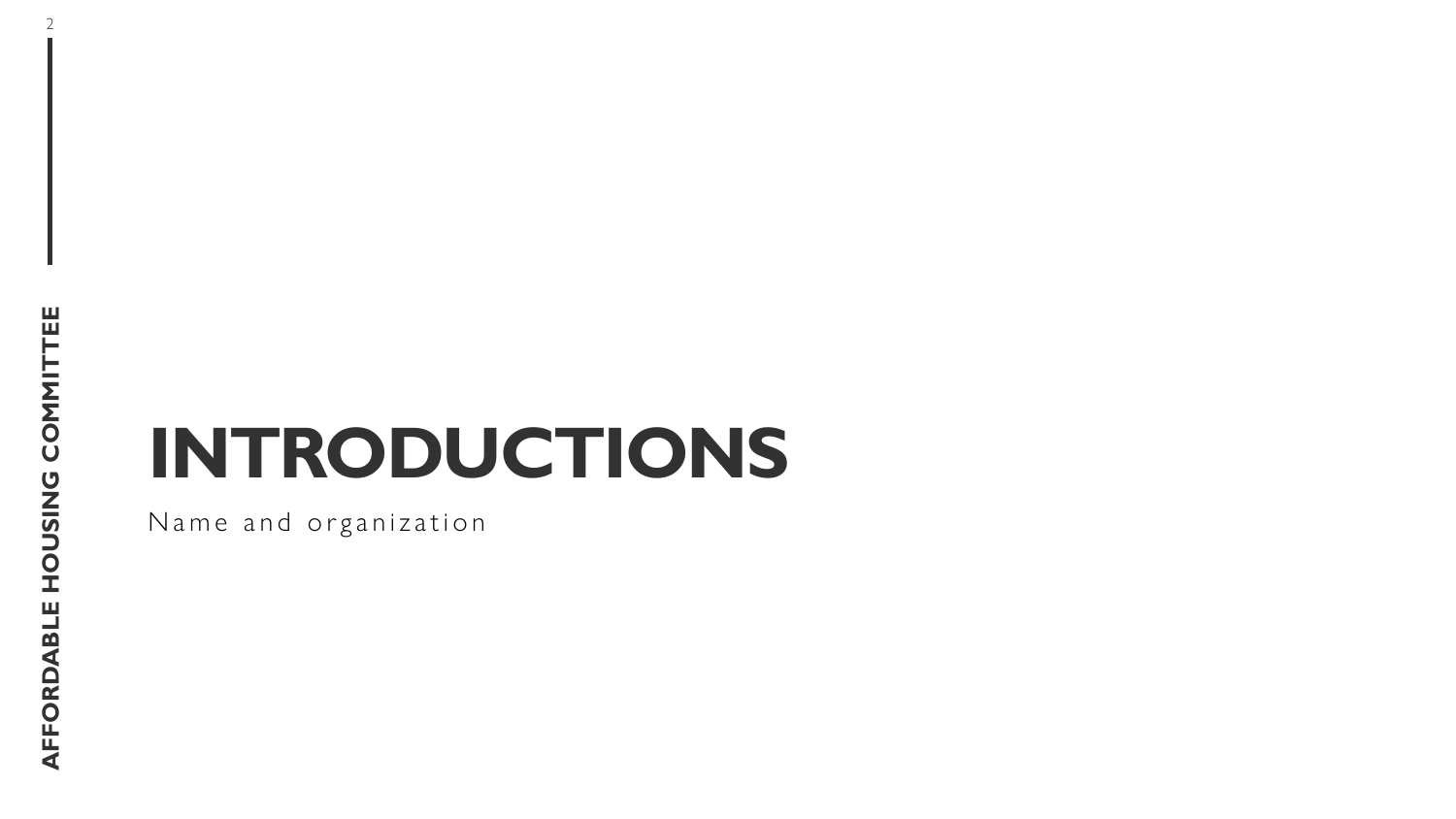## **AGENDA**

- 1:00 Introductions and Agenda Review
- 1:15 Meeting Minutes
- 1:20 Committee Procedures
- 1:30 Housing Interjurisdictional Team Update
- 1:40 Implementing House Bill 1406
- 2:10 2019-2020 Work Plan
- 2:55 Next Steps
- 3:00 Adjourn

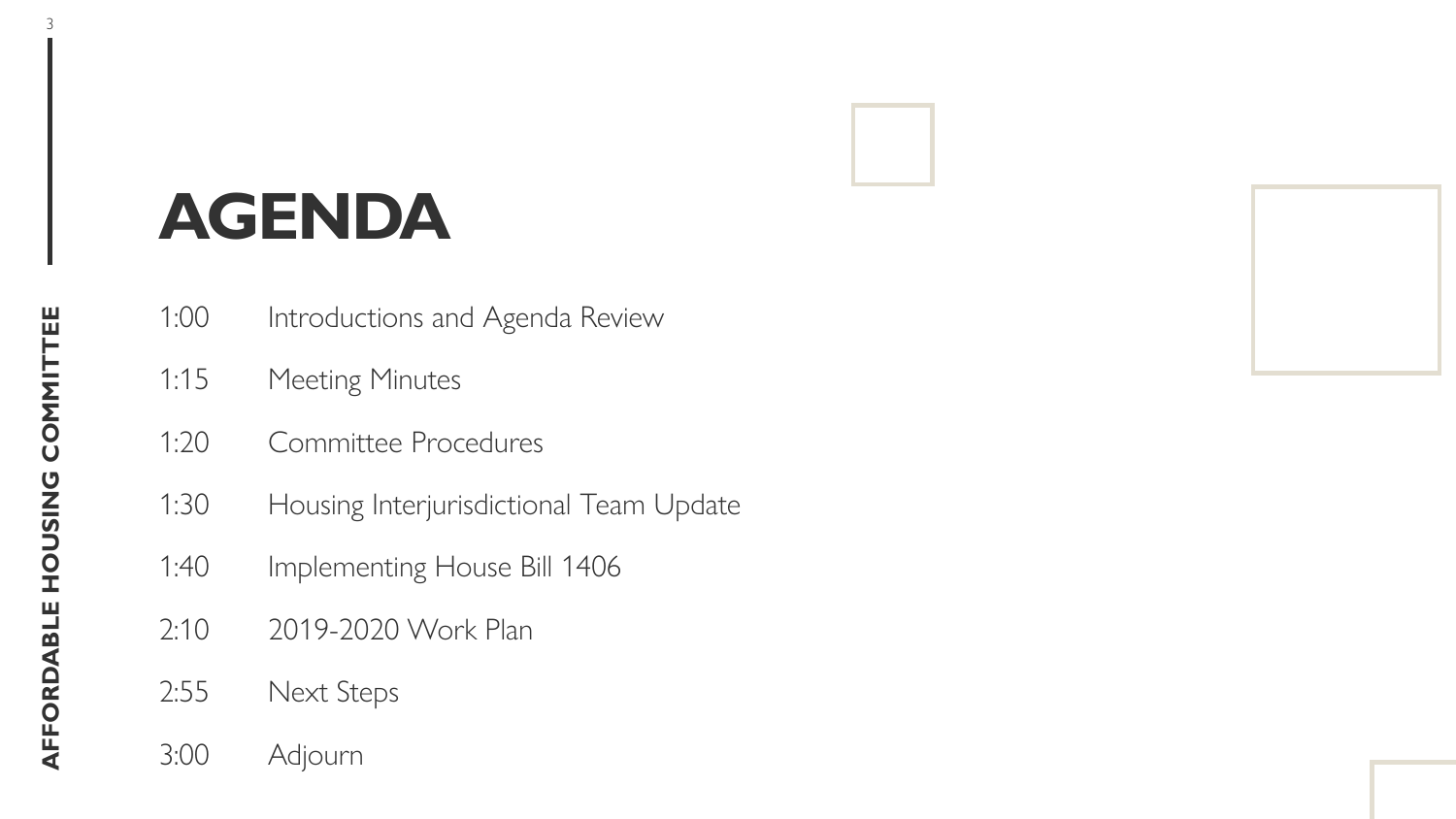## **IN YOUR PACKET**

Section 1: Agenda

Section 2: Meeting Minutes, June 21, 2019

Section 3: Meeting Slides

Section 4: 2019-2020 AHC Meeting Calendar

Section 5: HIJT Member Roster

Section 6: Implementing House Bill 1406

- HIJT Memo: HB 1406 Implementation Overview and Analysis
- AHC Recommendations for Implementation of HB 1406 in King County

Section 7: 2019-2020 Work Plan Reference Materials

- "One Thing" Post-it Note Group Exercise Results
- Work Plan Survey Summary
- Work Plan Survey Results

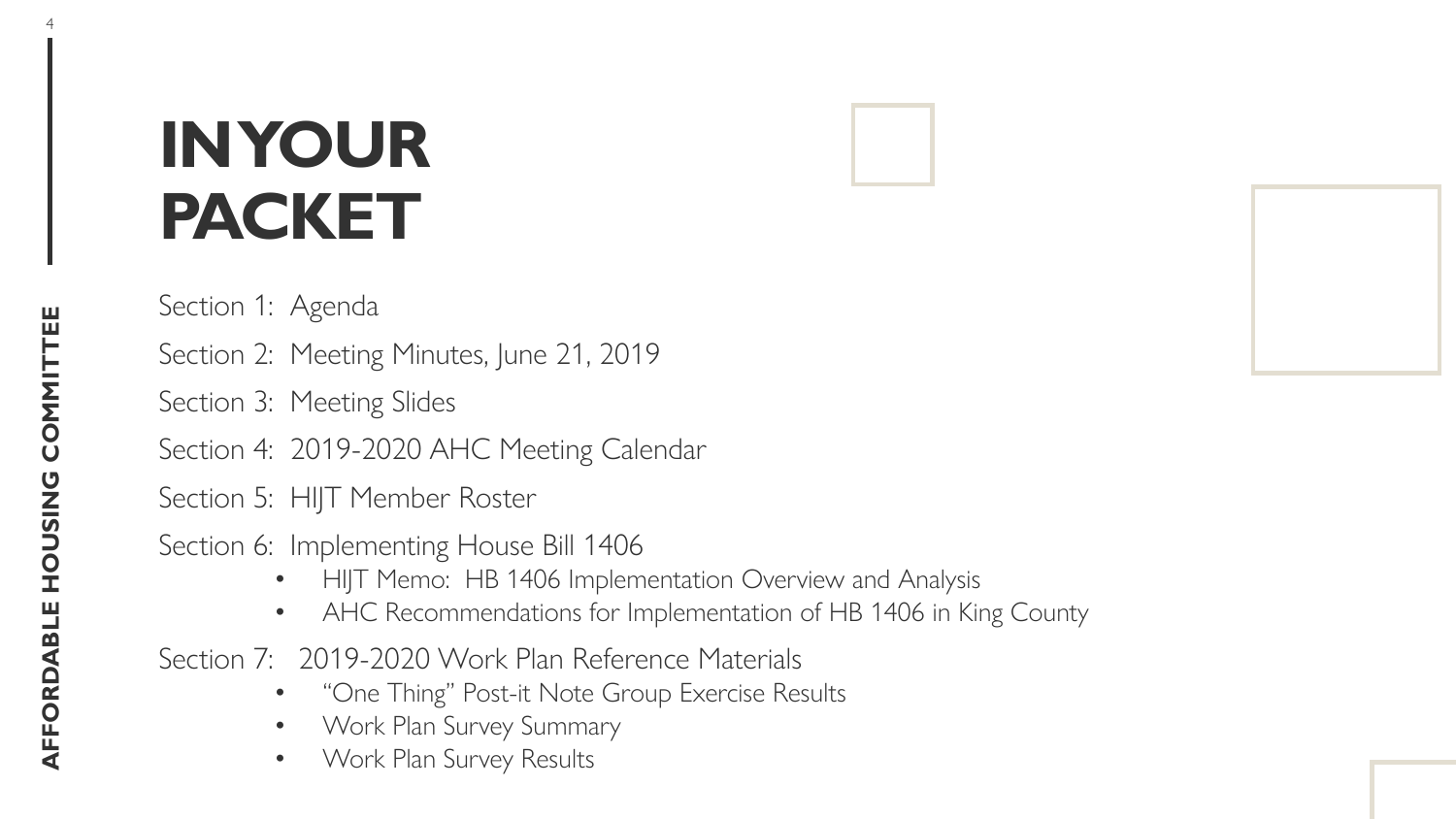5

## **COMMITTEE PROCEDURES**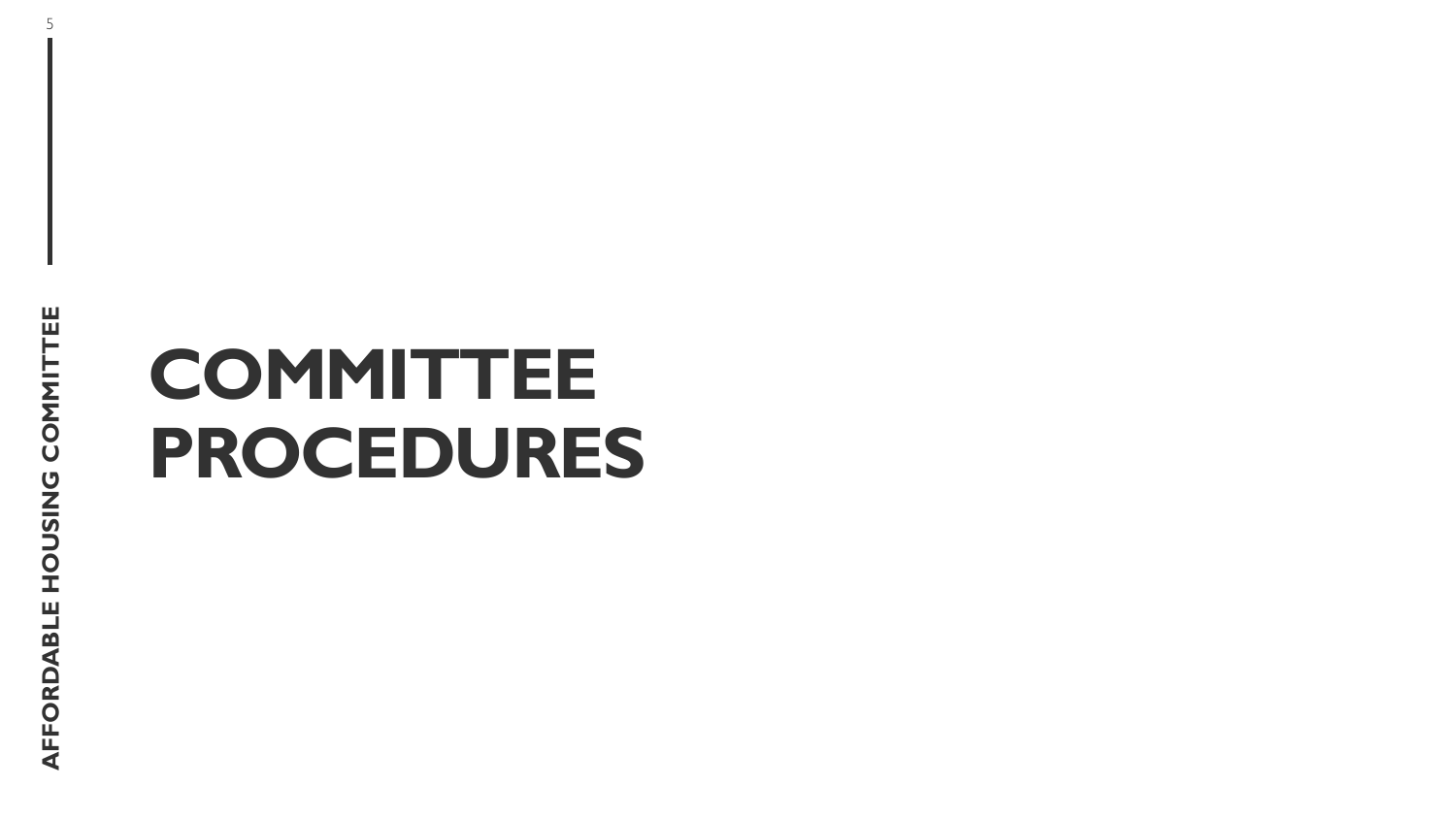### **ALTERNATES**

### **From the Charter**

- Committee members may select an alternate to participate when they are unable to attend meetings
- To the extent possible, elected officials should select alternates that are also elected officials
- Members sending alternates should alert the Chair and lead committee staff in writing at least 24 hours in advance of the meeting. Alternates have full voting rights when the committee member is absent

### **Protocol for Engagement**

• Consistent with Growth Management Planning Council (GMPC) practice, when Committee members are present, alternates can sit at the table, engage in discussion, but must abstain from voting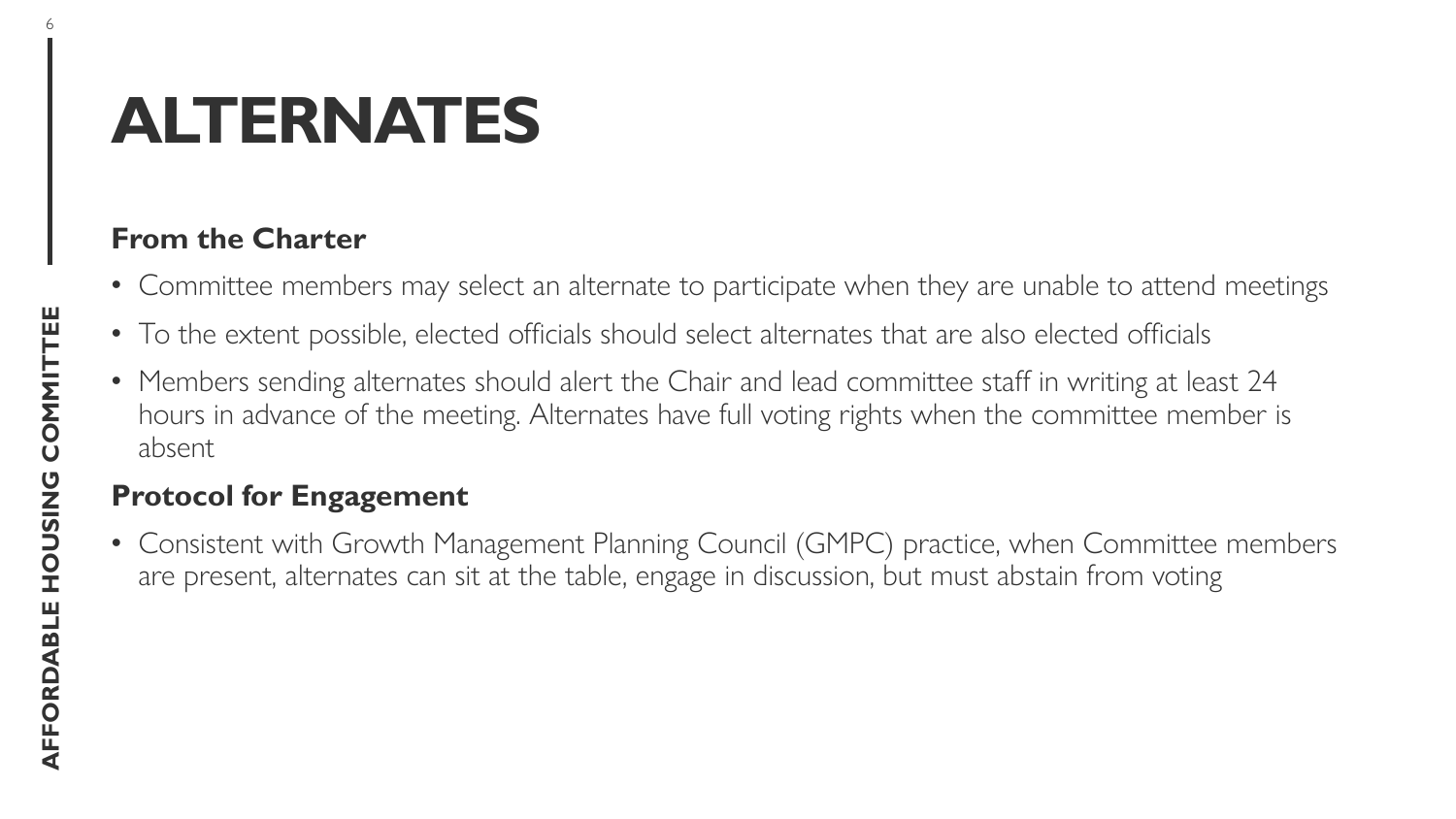## **EXPEDITED DECISION MAKING**

- Email issue proposal to the Chair, Vice Chair, and staff lead at least one week in advance of the Committee meeting and identify why this issue should be fast-tracked
	- Issue added to agenda if it aligns with the Committee's work plan and Action Plan
	- HIJT members notified and asked to screen for equity concerns or offer general comment
- The Committee is briefed on the issue at next meeting. The Committee deliberates
- The Committee can issue a recommendation without further process if:
	- Consensus is reached
	- The Committee finds that the action will have an ideally positive, if not neutral, impact on communities disproportionately affected by high housing cost burden
- If there is a need for further discussion, next steps will be identified at the meeting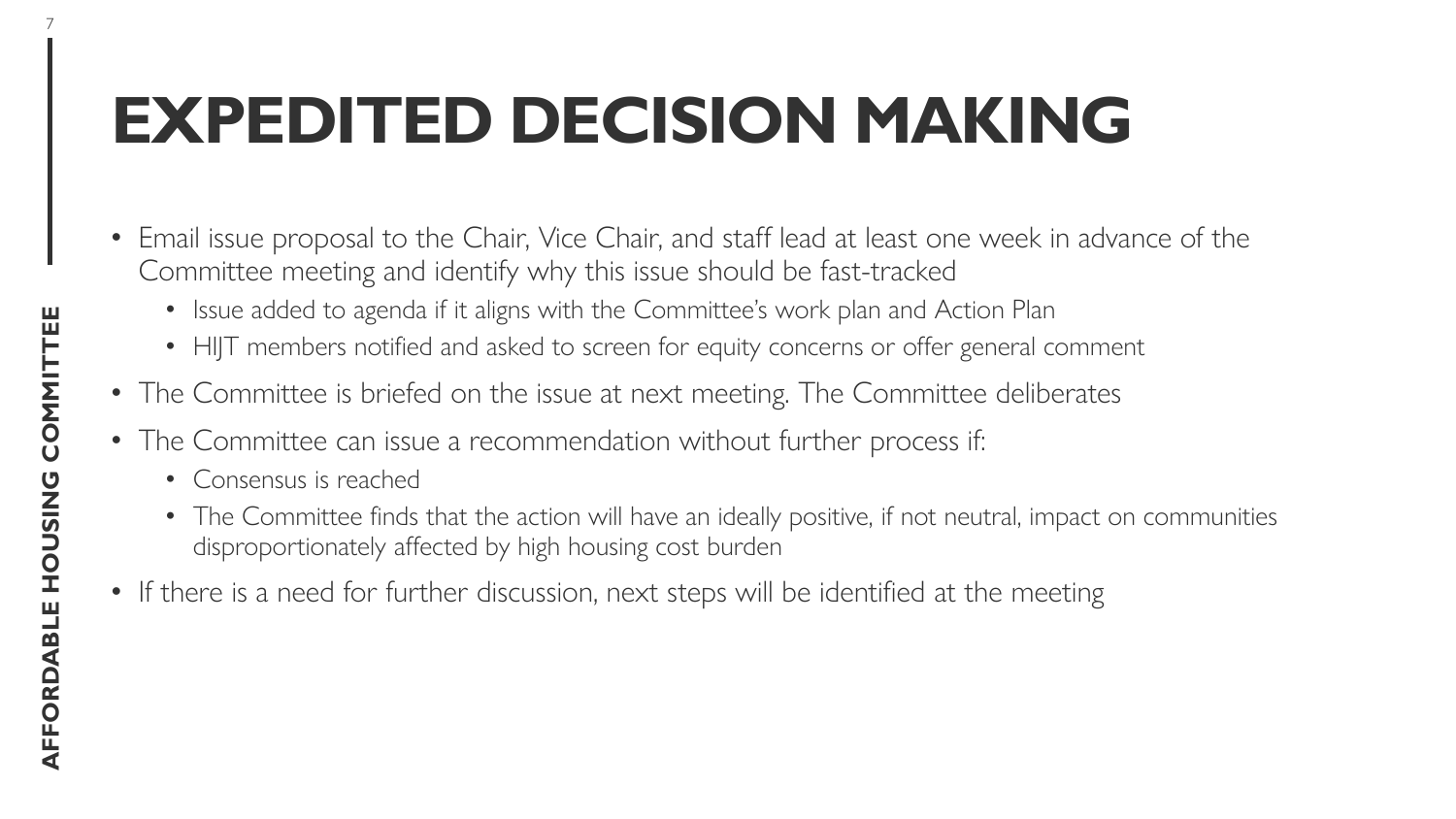## **EMERGING ISSUES**

- 10 minutes will be reserved on future agendas for members to introduce emerging issues or make announcements
- You are encouraged but not required to notify the Chair, Vice Chair, and staff lead in advance
- Process may be revisited based on Committee feedback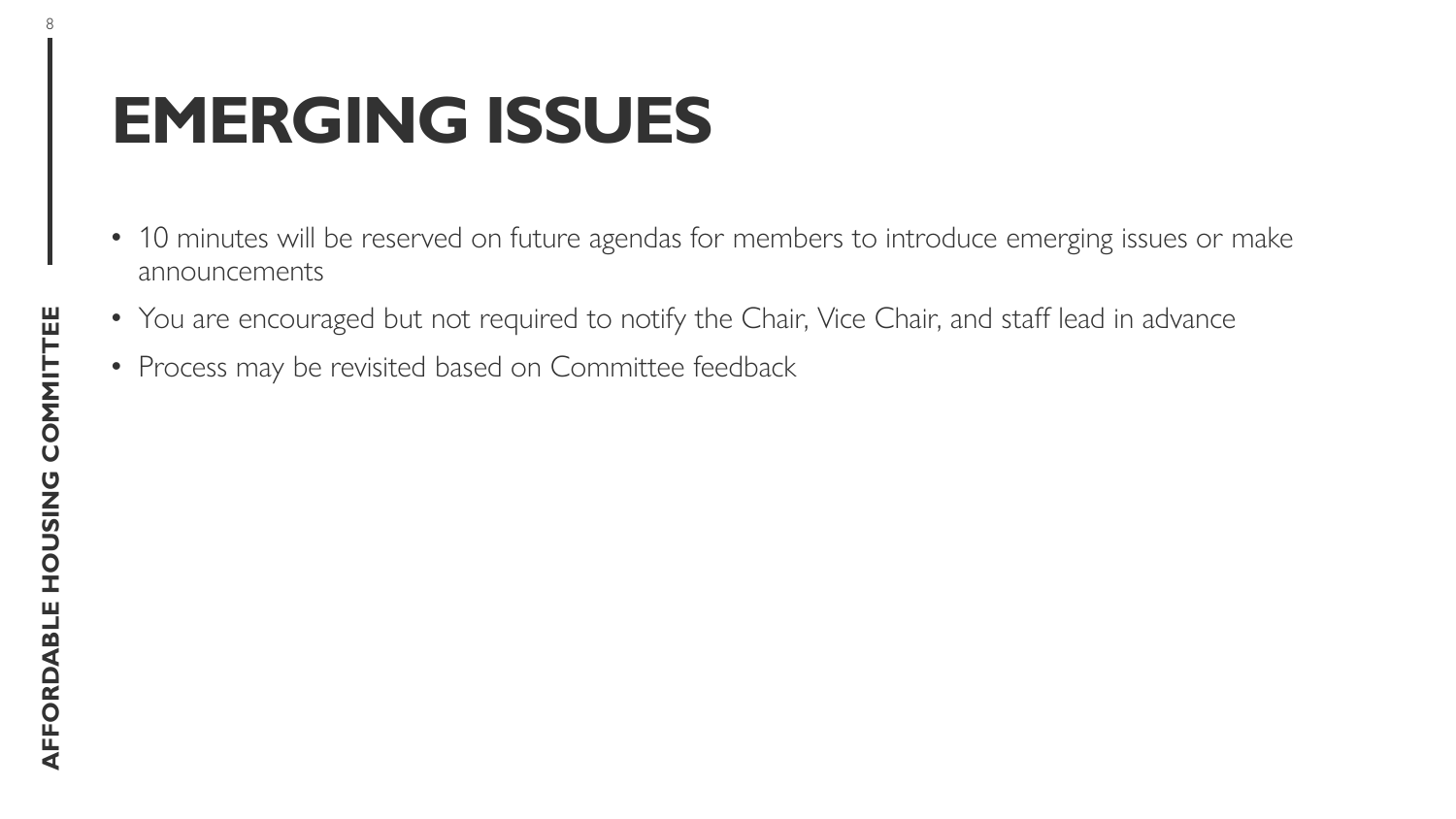## **2019-2020 MEETING SCHEDULE**

### **2019**

- Friday, September 20th, 1:00-3:00 P.M.
- Friday, November 15th, 2:00-4:00 P.M.

### **2020**

- Friday, January 17th, 1:00-3:00 P.M.
- Monday, March 30th, 1:00-3:00 P.M.
- Friday, May 15th, 1:00-3:00 P.M.
- Wednesday, July 22nd, 1:00-3:00 P.M.
- Wednesday, September 30th, 1:00-3:00 P.M.
- Friday, November 13th, 1:00-3:00 P.M.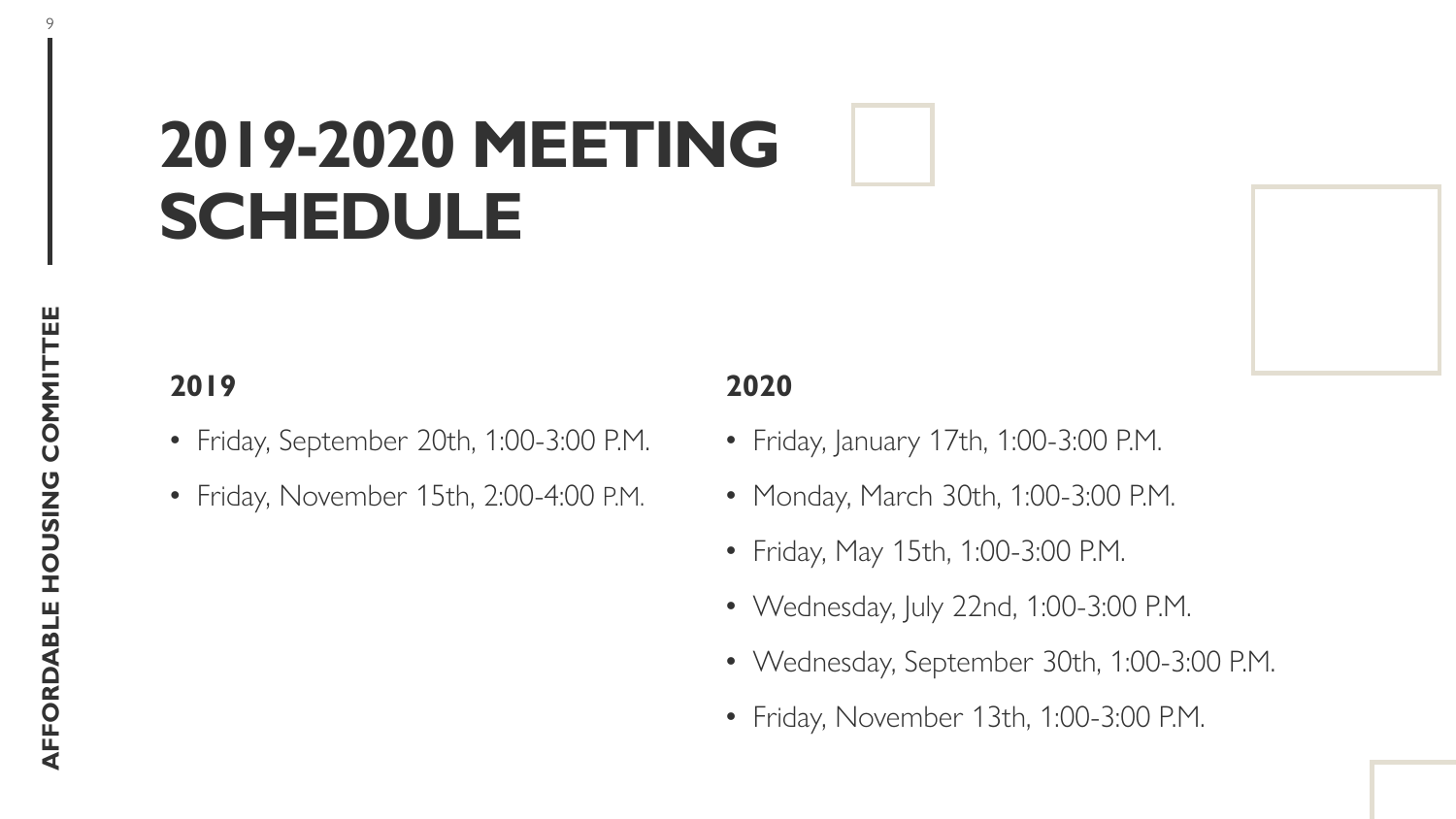## **RULES OF ENGAGEMENT**



- Review the meeting materials in advance
- Engage with the subject matter
- Arrive at meetings on time and stay until the agenda is completed
- Review and approve summary meeting notes
- Develop recommendations
- Communicate with constituents and stakeholders about the work of the AHC
- Commit to finding common solutions
- Everyone participates
- Listen and talk
- Seek the highest good for the entire community
- Maintain positive atmosphere: respect, balance, no accusations, no blaming
- Be willing to hear new information and change your mind
- Propose something better
- Consider those not present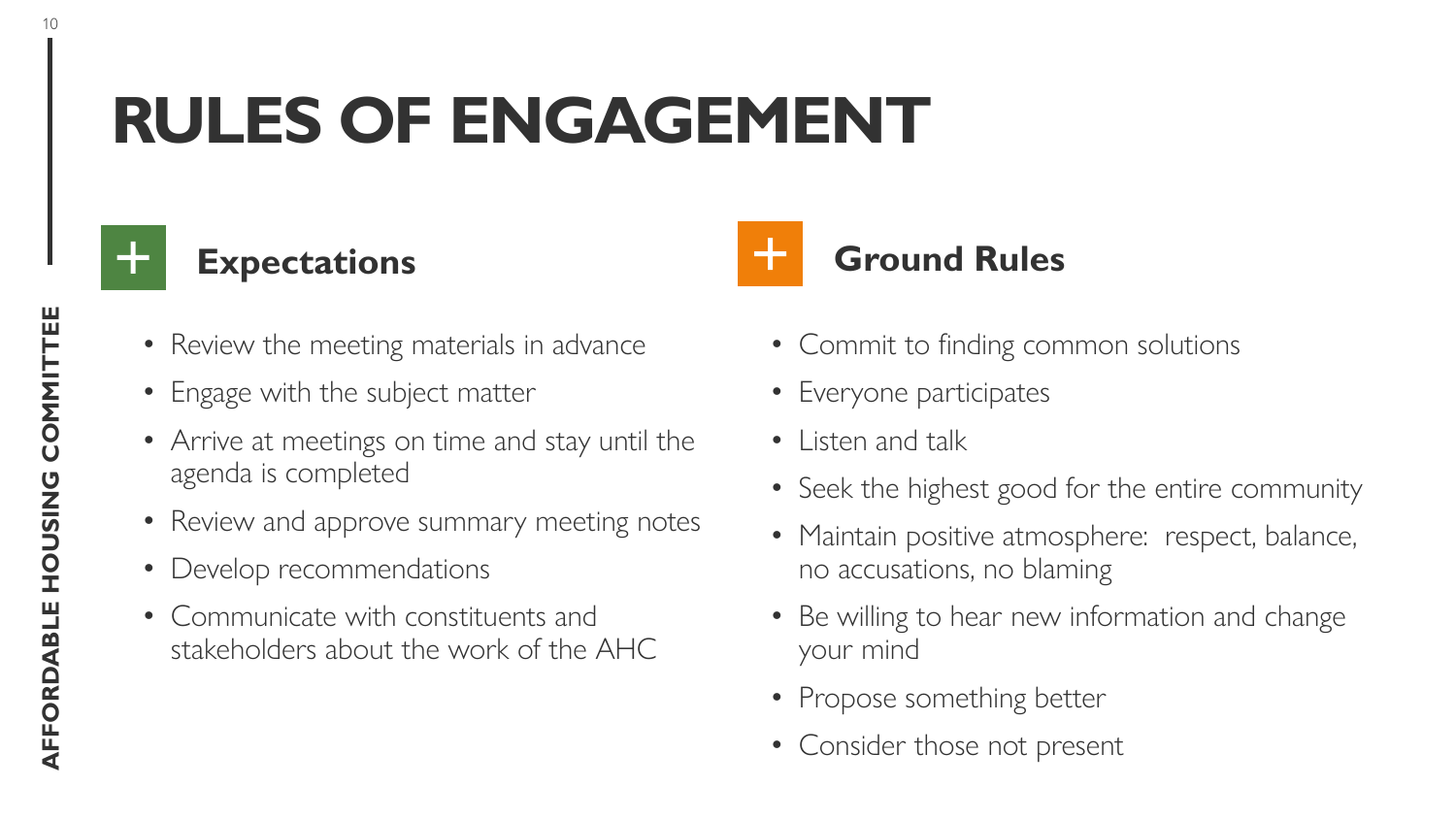11

## **HOUSING INTERJURISDICTIONAL TEAM (HIJT) UPDATE**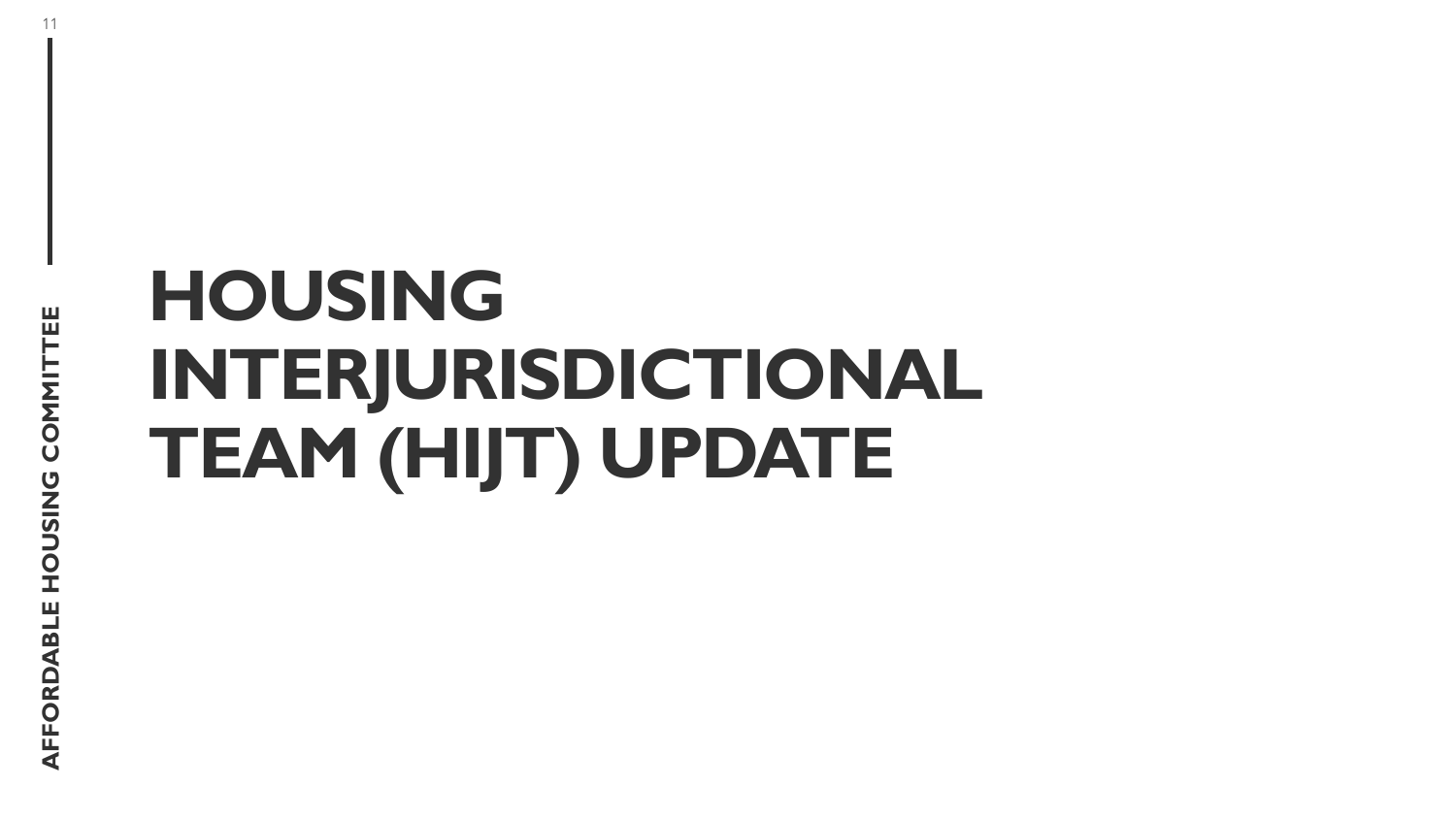### HOUSING INTERJURISDICTIONAL TEAM (HIJT) MEMBERS

| Name                         | Organization/Jurisdiction                               |
|------------------------------|---------------------------------------------------------|
| Lauri Anderson               | City of Kenmore, Sound Cities Association               |
| Melissa Arias                | King County Department of Community and Human Services  |
| Ana Bonilla                  | <b>Enterprise Community Partners</b>                    |
| Krista Camenzind             | King County Council                                     |
| McCaela Daffern              | King County Department of Community and Human Services  |
| <b>Sharon Gavin</b>          | City of Sammamish, Sound Cities Association             |
| Bin Jung/Jen LaBrecque       | City of Seattle, Office of Housing                      |
| Colleen Kelly                | City of Shoreline, Sound Cities Association             |
| Janet Lee                    | King County Department of Community and Human Services  |
| Janet Lewine                 | City of Bellevue, Sound Cities Association              |
| Sarah Lovell                 | King County Metro                                       |
| Patience Malaba              | Housing Development Consortium                          |
| Sunaree Marshall             | King County Department of Community and Human Services  |
| Lindsay Masters/Mike Stanger | A Regional Coalition for Housing (ARCH)                 |
| David Miller                 | City of North Bend, Sound Cities Association            |
| <b>Brian Parry</b>           | <b>Sound Cities Association</b>                         |
| Arun Sambataro/Chris Bhang   | King County Equity and Social Justice                   |
| Jeff Tate                    | South King Housing and Homelessness Partnership (SKHHP) |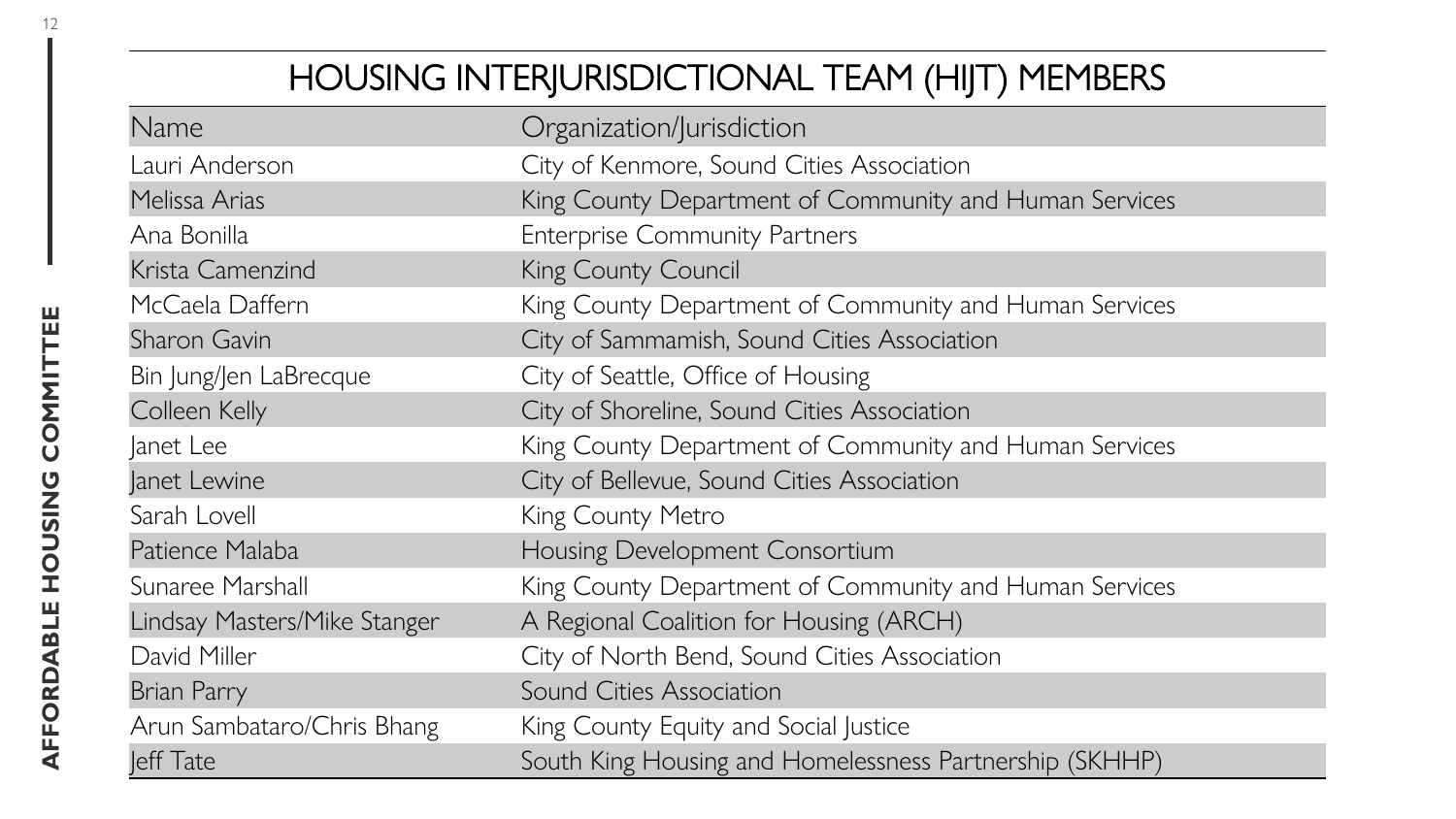## **HIJT MEMBER CHARACTERISTICS**

### Individuals:

- Can identify and engage with equity stakeholders in their community or area of expertise
- Has time and capacity to meet, draft, and review work products
- Can attend 2-hour long meetings every month during regular business hours

### Team as a whole:

- Represents geographic diversity of the county
- Holds expertise relevant to all seven goal areas
- Can incorporate voices of the people we serve, especially communities of color and low-income people
- Can deliver the HIJT responsibilities articulated in the Charter
- Strive for a balance of perspectives (race, class, gender, ability)
- Core group of 12 members; mailing list can be longer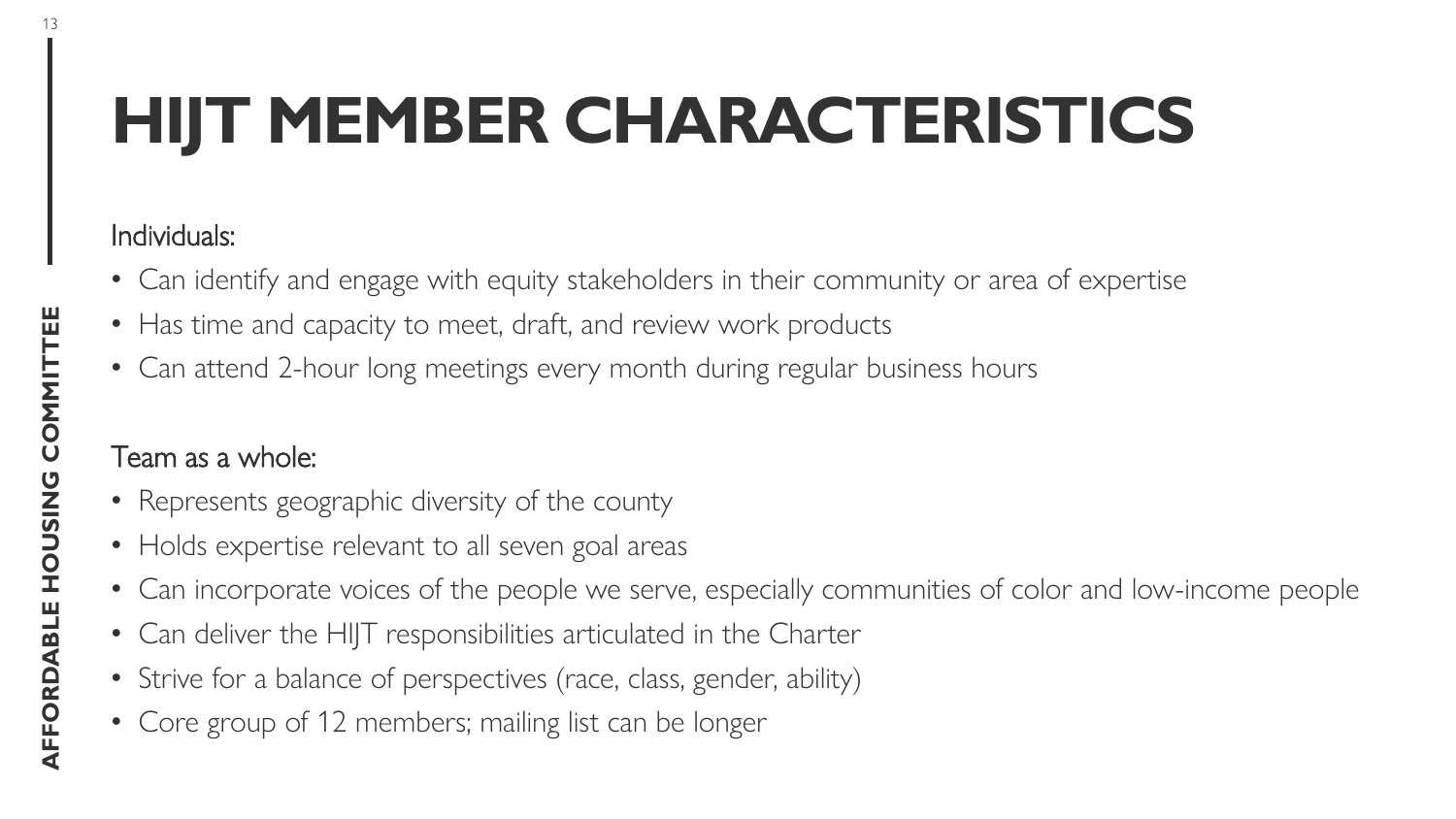## **HIJT RECRUITMENT**

#### *Find the roster in your packets*

- 18 members currently with room to grow
- Who else should have a seat at the table?
- Contact McCaela with your ideas

#### **Other Competencies/Areas of Expertise to Consider**

Public/private partnerships Tenant protections Landlords Land use policy Transit oriented development Equitable community engagement in communities of color and low-income communities Anti-displacement Real estate research Regional planning Communities of Opportunity Equitable Development Initiative Philanthropy Business community Housing preservation

Strategic communications Homelessness expert State or federal housing policy Inclusionary/incentive housing policies Affordable homeownership Community land trusts Market rate housing development Aging and disability housing issues Health and housing Foreclosure prevention Labor Faith community Health care sector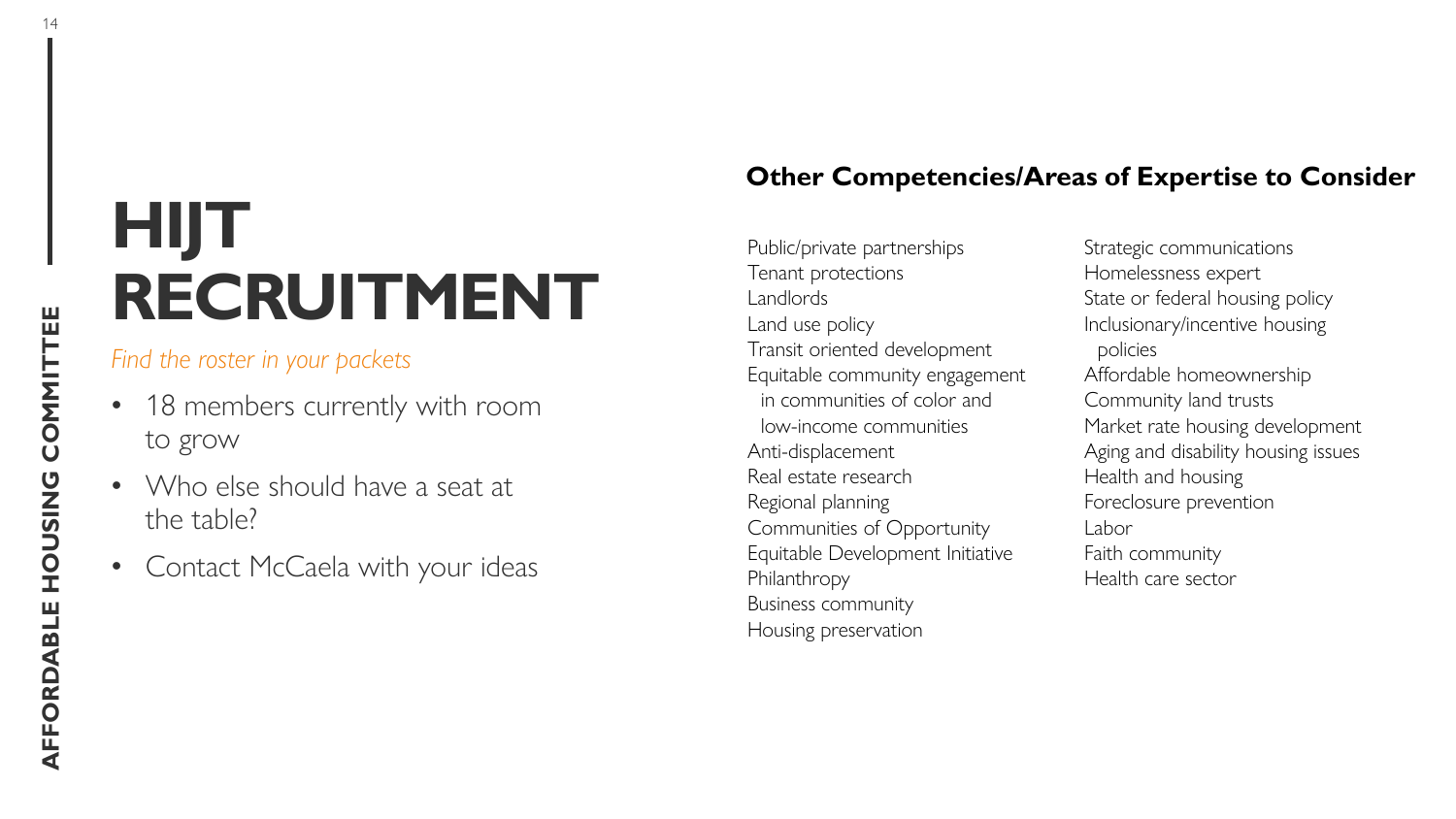## **IMPLEMENTING HOUSE BILL (HB)1406**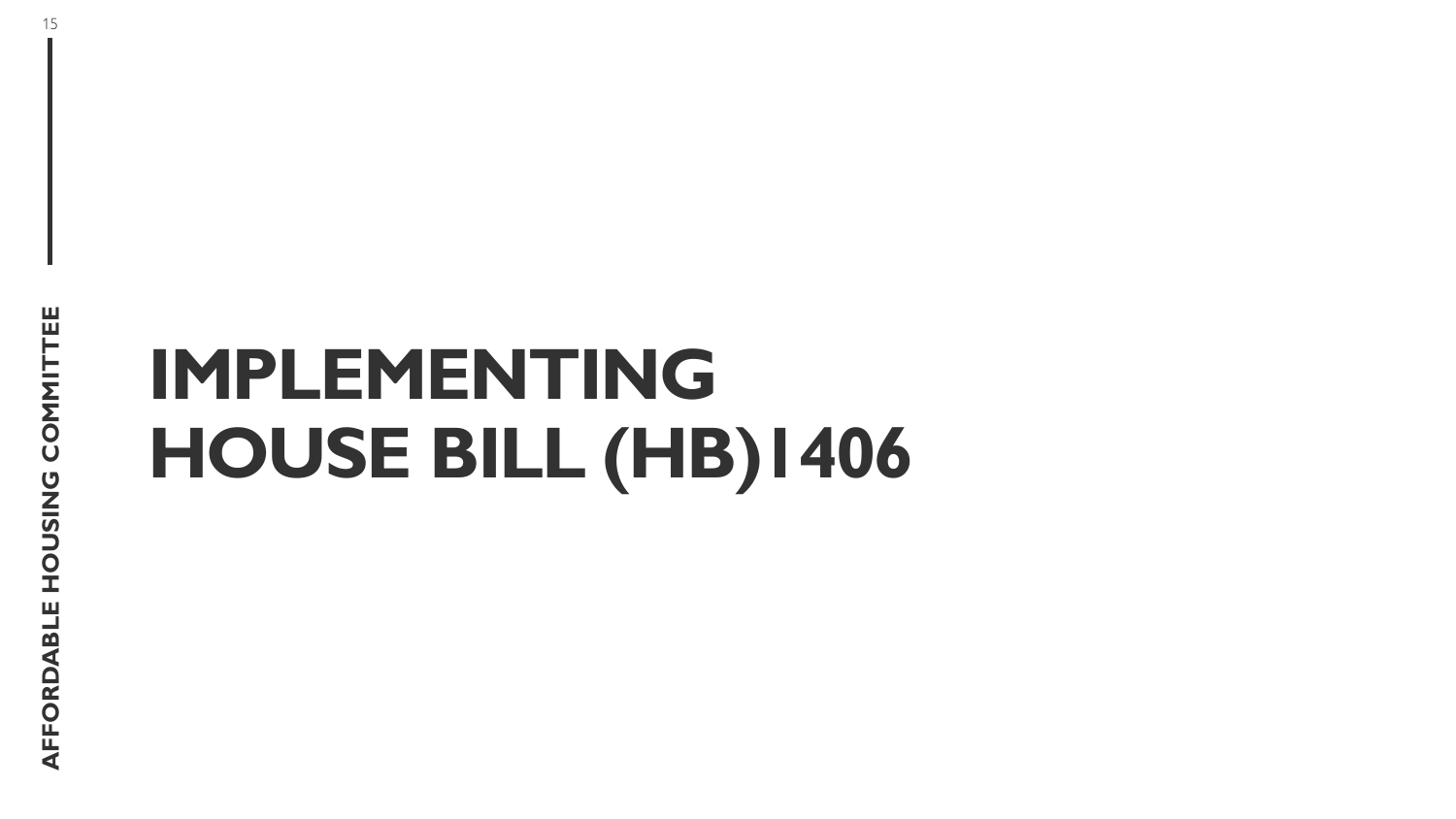## **HB 1406 |** Potential Use of Funds

Funds may only be used for housing & services for populations earning up to 60% of the county median income. In 2018, this was \$62,000/year for a family of four.

AFFORDABLE HOUSING COMMITTEE

### **Housing**

- Acquisition, Rehabilitation, or Construction of new units of affordable housing which may include new units of affordable housing within an existing structure or facilities providing supportive housing services
- Repayment of general obligation or revenue bonds

### **Services**

- Operations and Maintenance of new units of affordable or supportive housing
- Rental Assistance available to cities with populations less than 100,000 persons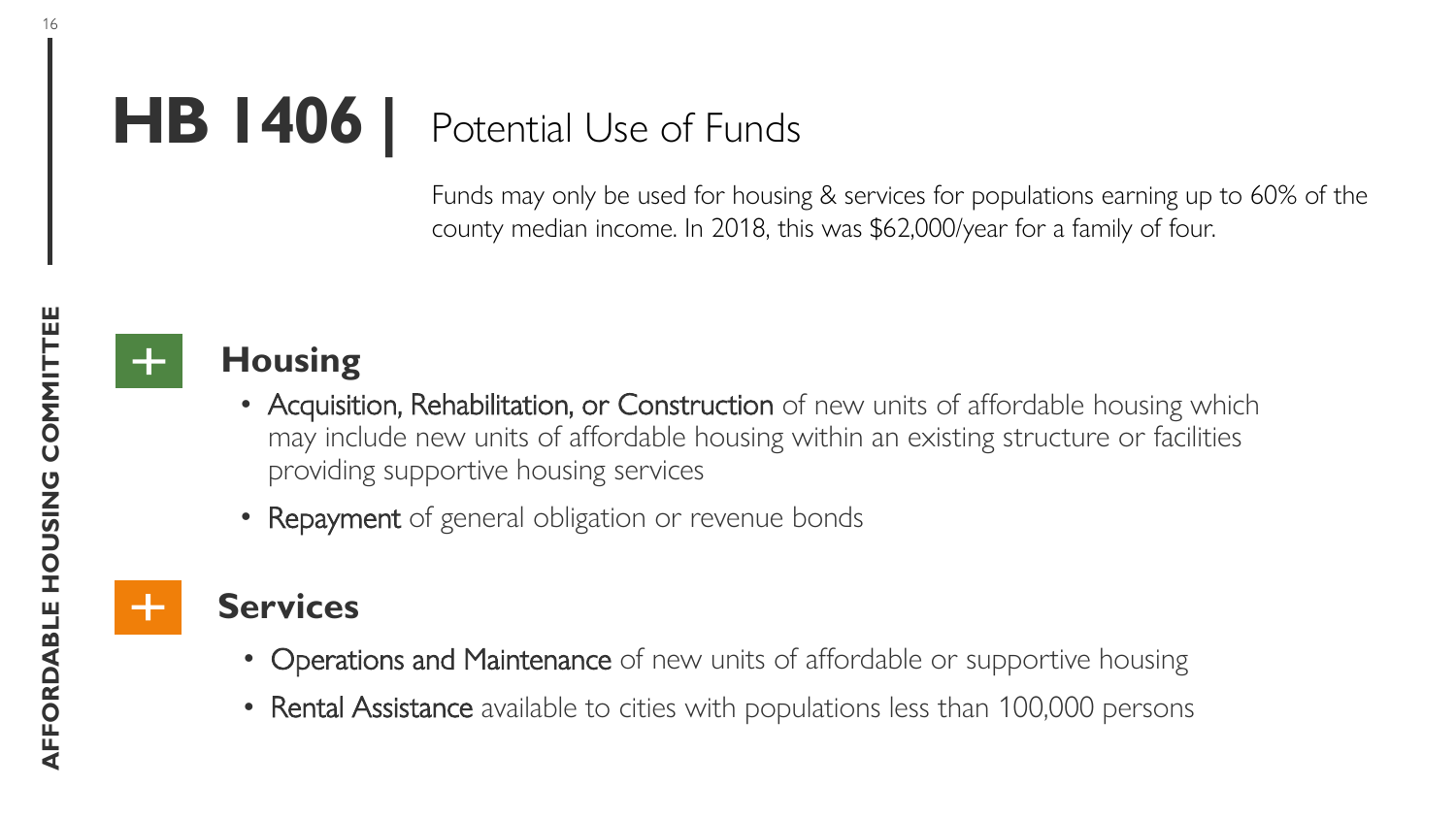## **HB 1406 |** Tax Credit Rates

If levied, a "qualifying local tax" gives a city access to a higher amount:

|        | Qualifying Local Tax | No Qualifying Local Tax | City Doesn't Levy Tax<br>Credit, County Does<br>Participate |
|--------|----------------------|-------------------------|-------------------------------------------------------------|
| City   | 0.0146%              | 0.0073%                 | $\blacksquare$                                              |
| County | $\sim$ $\sim$        | 0.0073%                 | 0.0146%                                                     |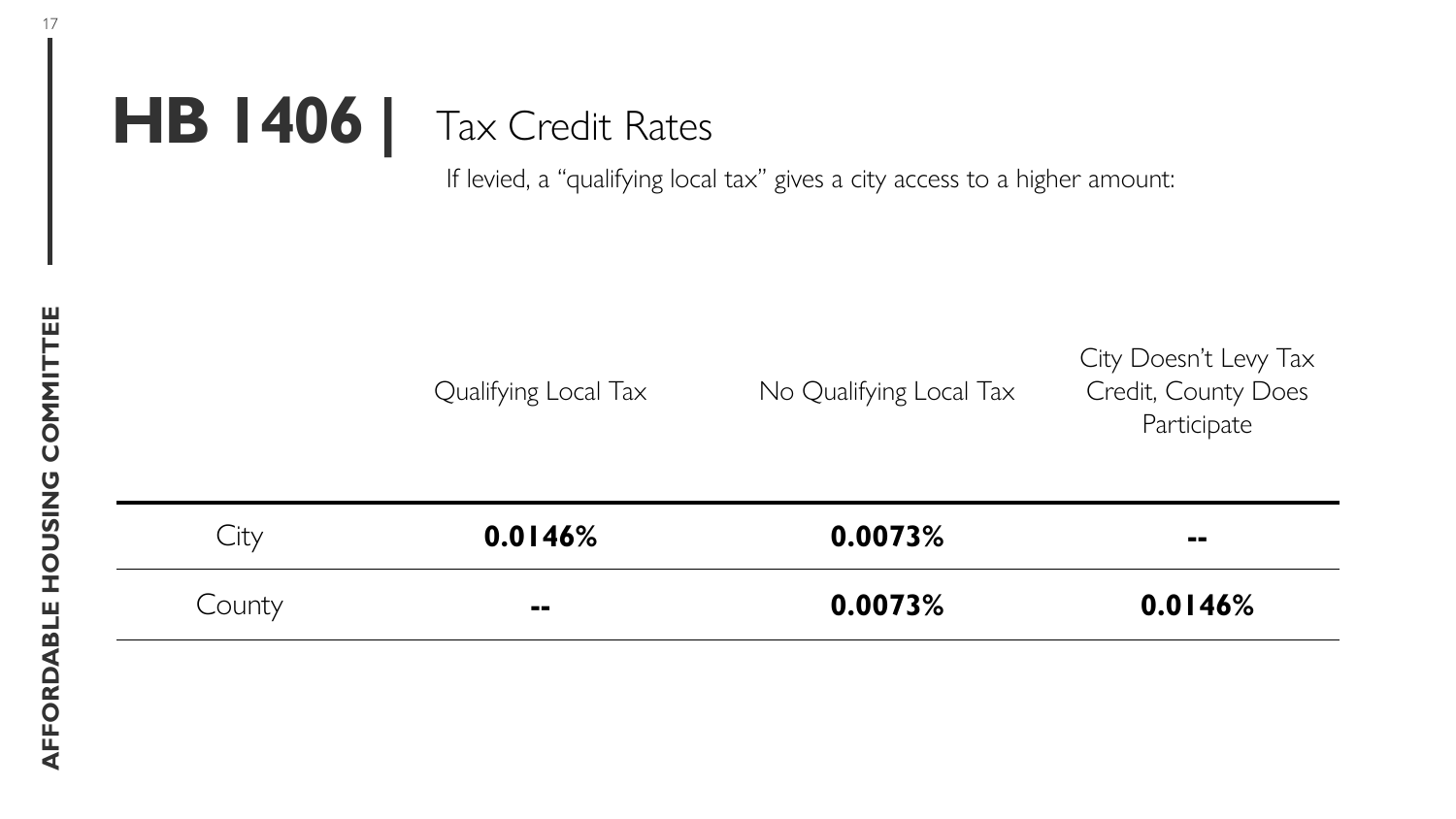### **HB 1406 |** Projected Annual Revenue by Sub-region and Countywide

Based on 2018 tax figures, estimated collection potential is **\$10 million** annually across all the jurisdictions within and including King County

**\$10,076,698**

| CITIES*     | <b>COUNTY</b> | <b>TOTAL</b> |
|-------------|---------------|--------------|
| \$1,460,740 | \$1,460,740   | \$2,921,480  |
| \$976,952   | \$976,952     | \$1,953,905  |
| \$4,130,642 |               | \$4,130,642  |
| \$354,850   | \$354,850     | \$709,699    |
|             | \$360,973     | \$360,973    |
|             |               |              |

\* Assumes current conditions wherein Seattle is the only city to have a qualifying local tax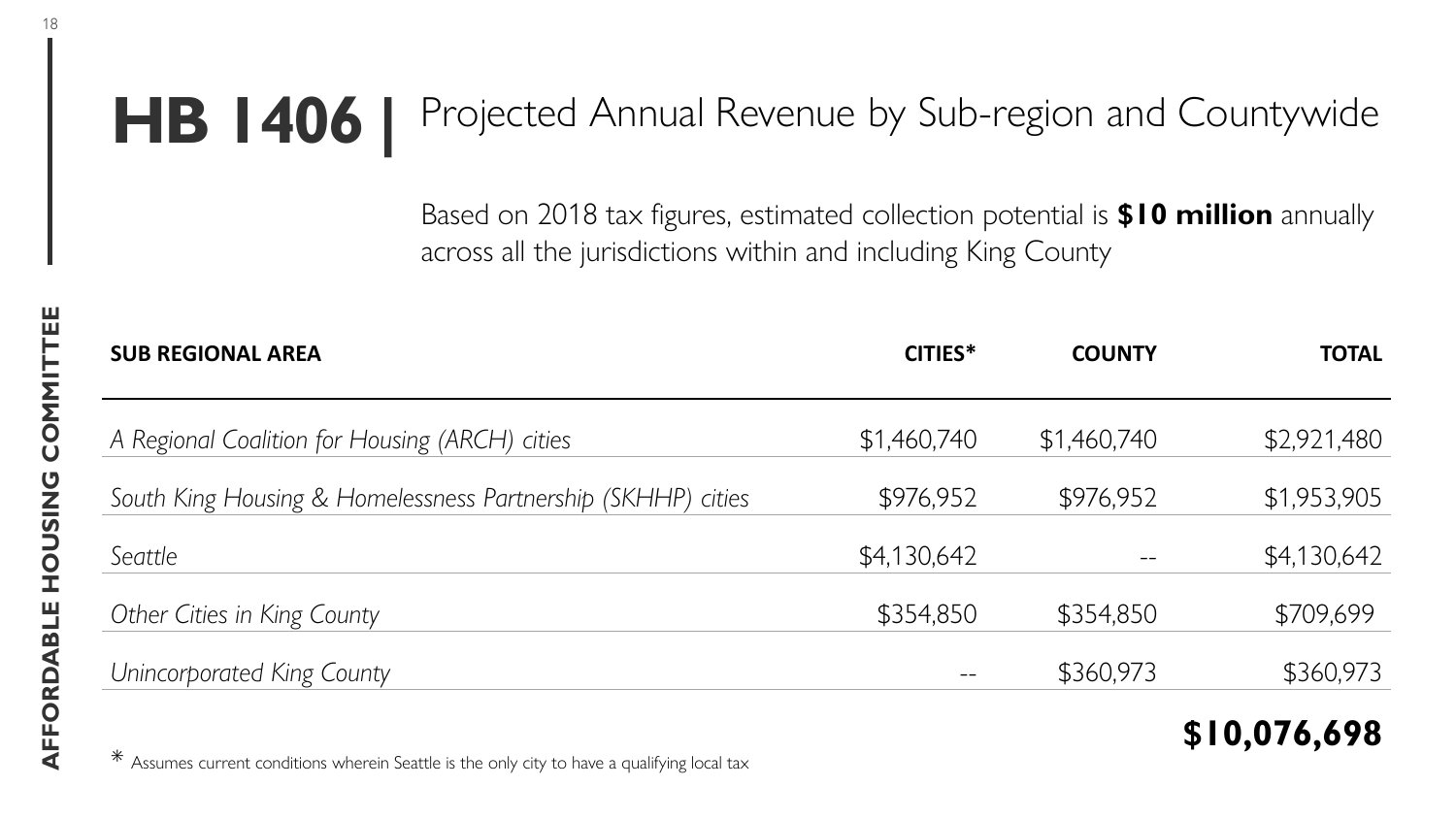## HB 1406 | Cumulative Impact

The annual amount to individual cities may not seem large, but **pooled together** and looked at **cumulatively** – it creates a significant new revenue source for affordable housing

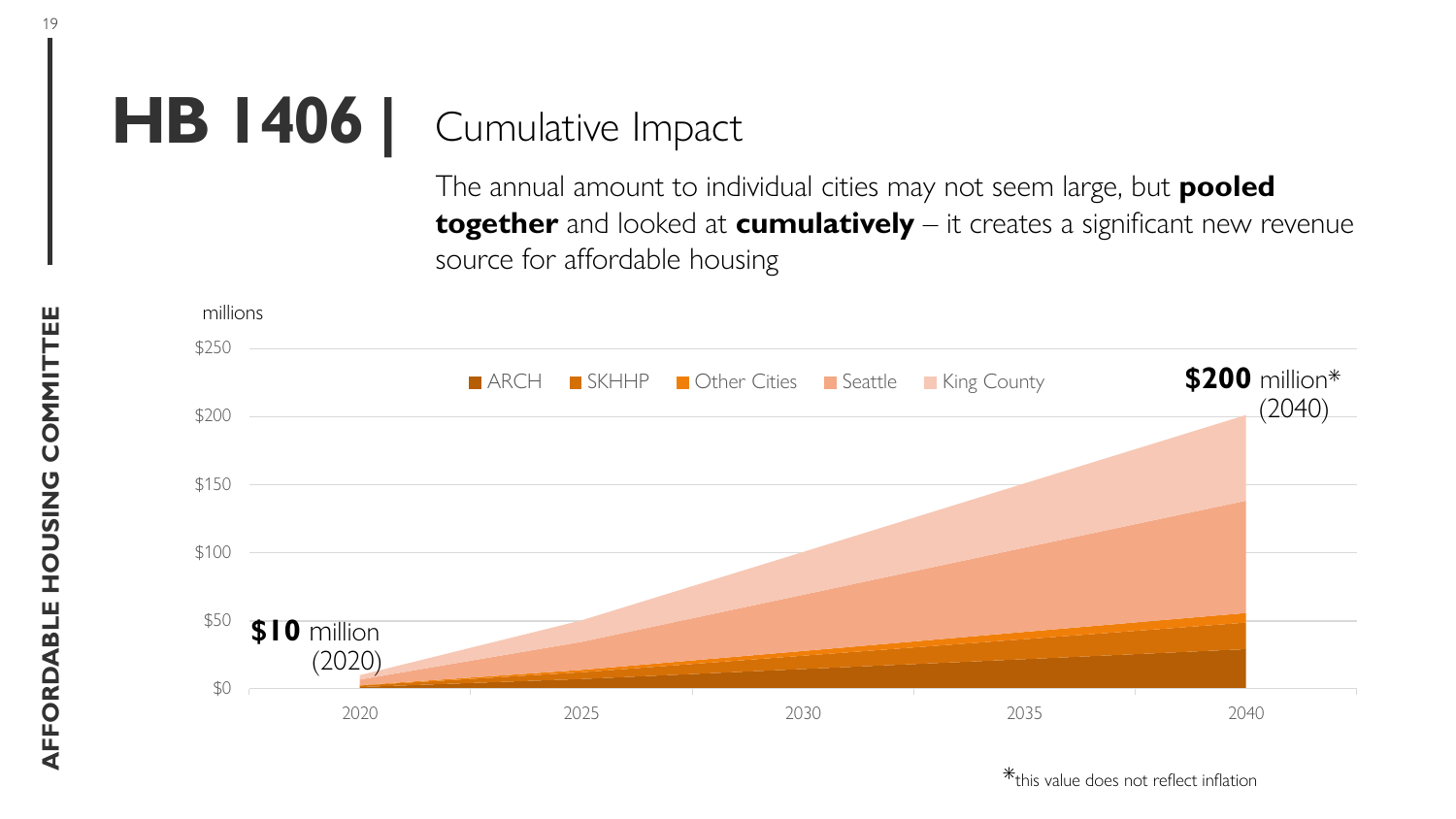## **RECOMMENDATIONS |**

Prioritize construction and preservation of affordable homes for households earning less than 30% AMI

Cities, sub-regional housing collaboratives, and the County should align resources and target the use of funds for those with the greatest need by supporting projects serving households earning less than 30% of Area Median Income (AMI).

*Should the Committee recommend a coordinated approach to serving:* 

- *1. At or below 50% AMI?*
- *2. At or below 30% AMI?*
- *3.* Homeless *households?*
- *4. Take no position?*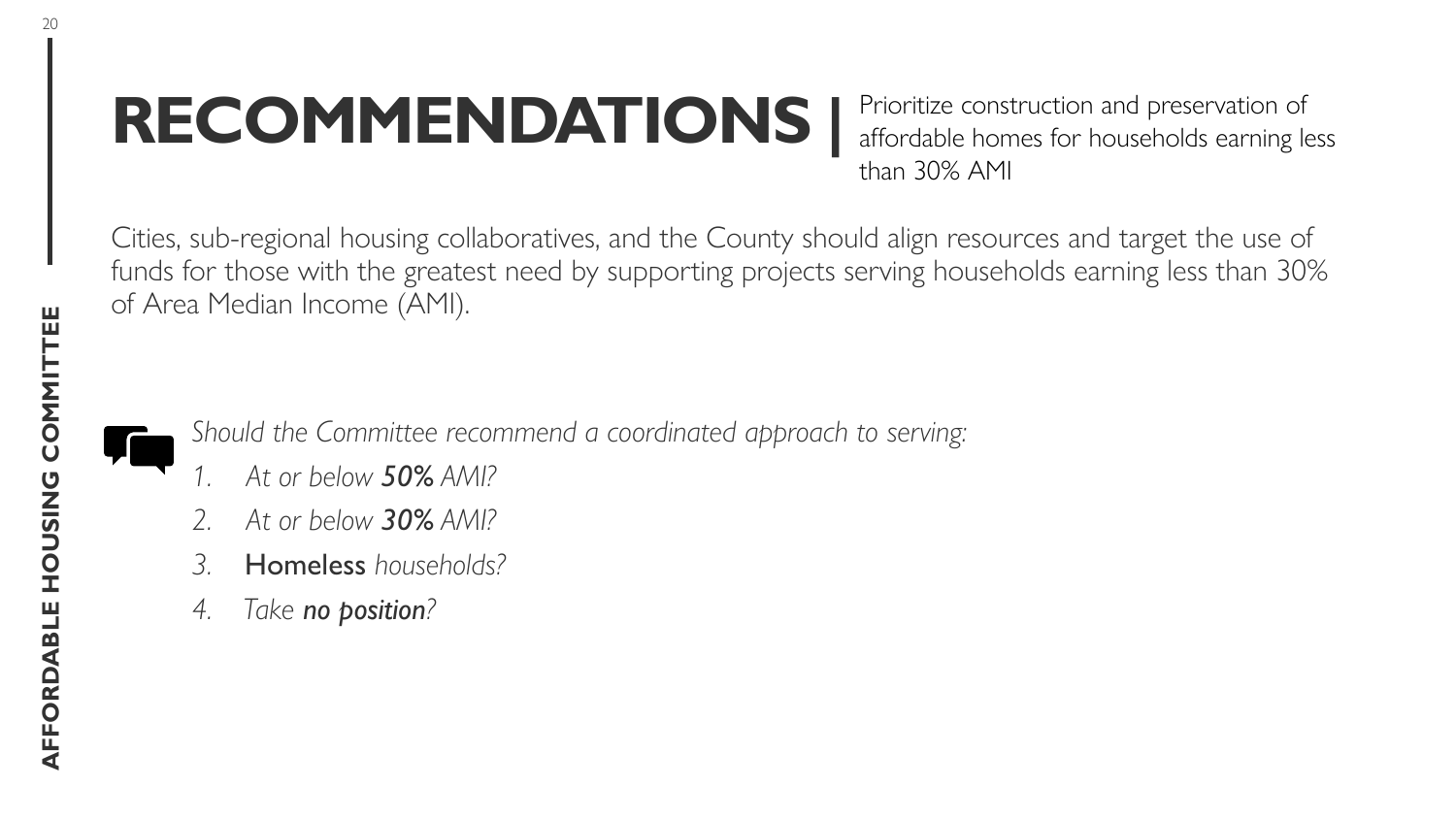## RECOMMENDATIONS | Protect existing communities of color and low-

income communities from displacement in gentrifying communities

Jurisdictions should consider racial and ethnic groups with high cost burden and/or communities at risk of displacement in the use of these funds. Examples include: 1) Identifying low-income, housing costburdened communities for community preservation efforts; and 2) prioritizing the use of funds to preserve communities with a high risk of displacement.



*How can the Committee recommendation support the needs of racial and ethnic groups with high cost burden and/or communities at risk of displacement in the use of these funds?* 

o *For example, should the Committee recommend that jurisdictions prioritizing use of funds for preserving existing low-income/high-cost-burdened communities at high risk of displacement?*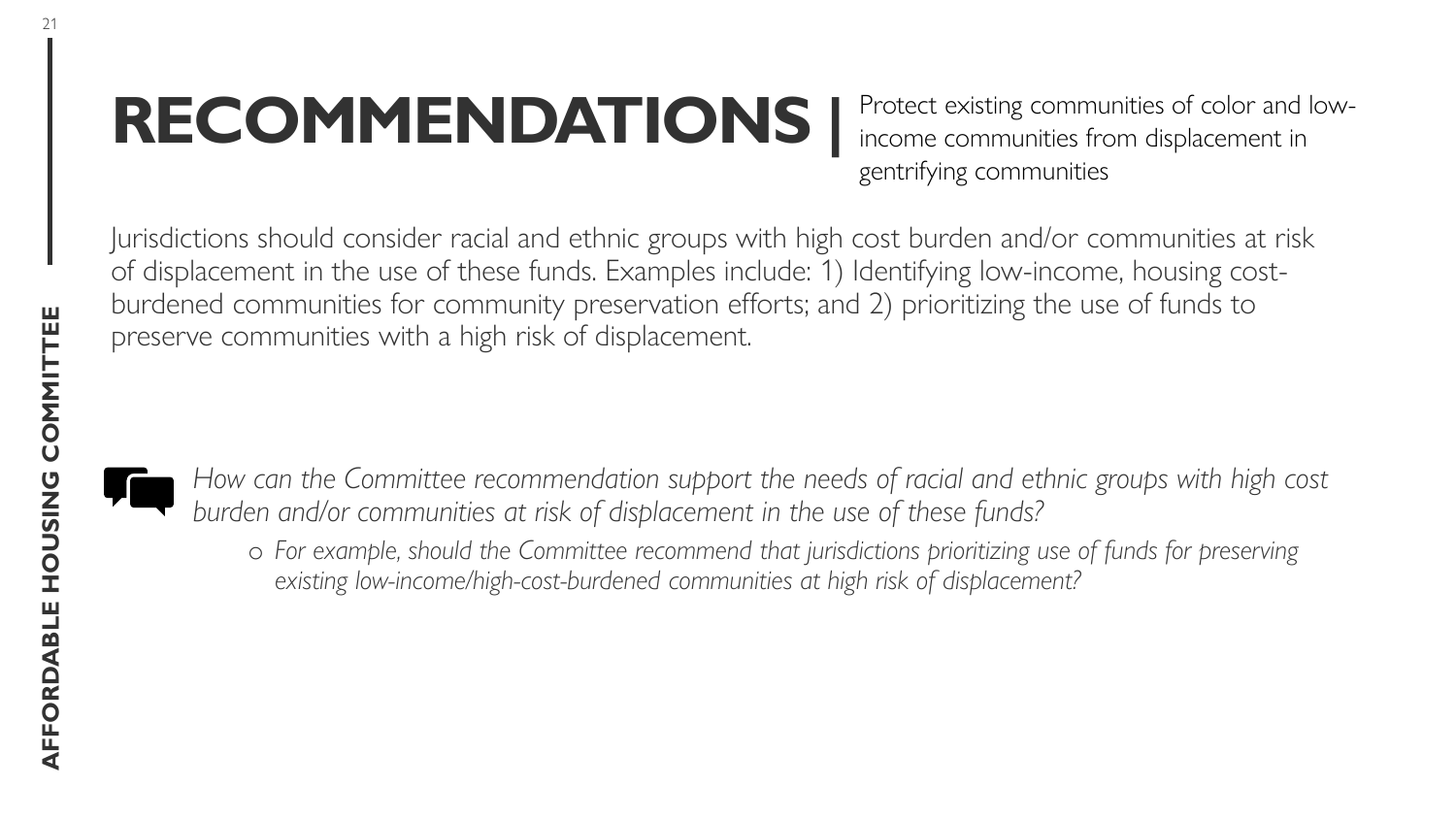## **RECOMMENDATIONS |**

Prioritize construction and preservation of affordable homes for households earning less than 30% AMI

King County should offer an incentive through its capital fund request for a proposal process that prioritizes those jurisdictions that contributed HB 1406 proceeds to 0-30% AMI projects, to encourage more jurisdictions to prioritize lower income households.

### *Should the Committee:*

- *1. Recommend that King County offer an incentive?*
- *2. Take no position?*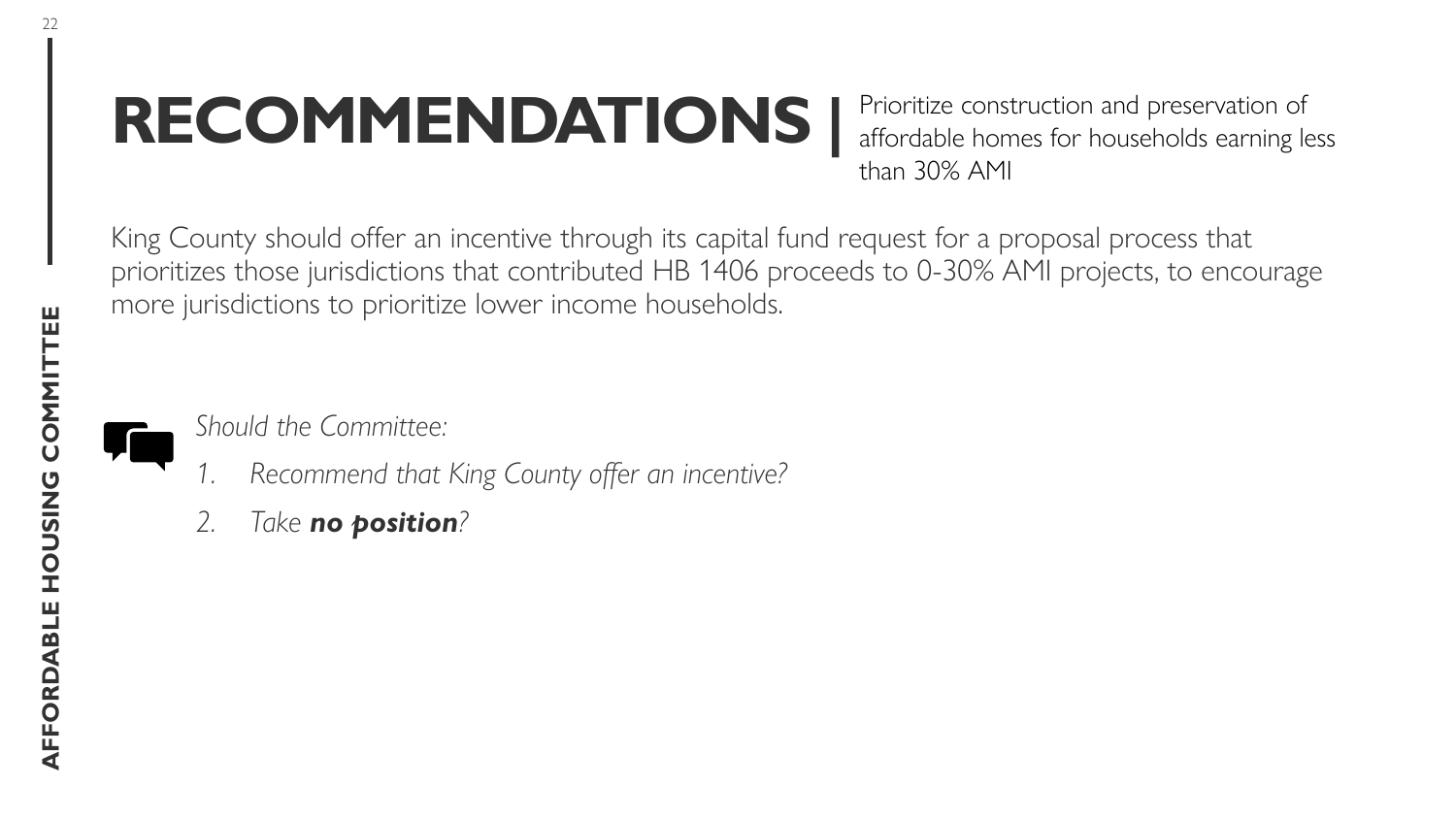## RECOMMENDATIONS | <sup>Pool funds to the extent possible with existing sub-</sup>

*regional collaborations or new partners*

- 1. Cities that are members of ARCH or SKHHP should take advantage of existing Interlocal Agreements (ILAs) to pool their resources to create fund sources large enough to have an impact in the realm of capital funding.
- 2. Cities that are not part of an existing ILA should consider joining an ILA to increase the impact of the resource.
- 3. King County should reach out proactively to jurisdictions not in a sub-regional collaboration to determine their interest in partnership and any technical assistance needs.
- 4. Seattle and King County should continue to coordinate with sub-regional entities on investment of housing funds, including HB 1406.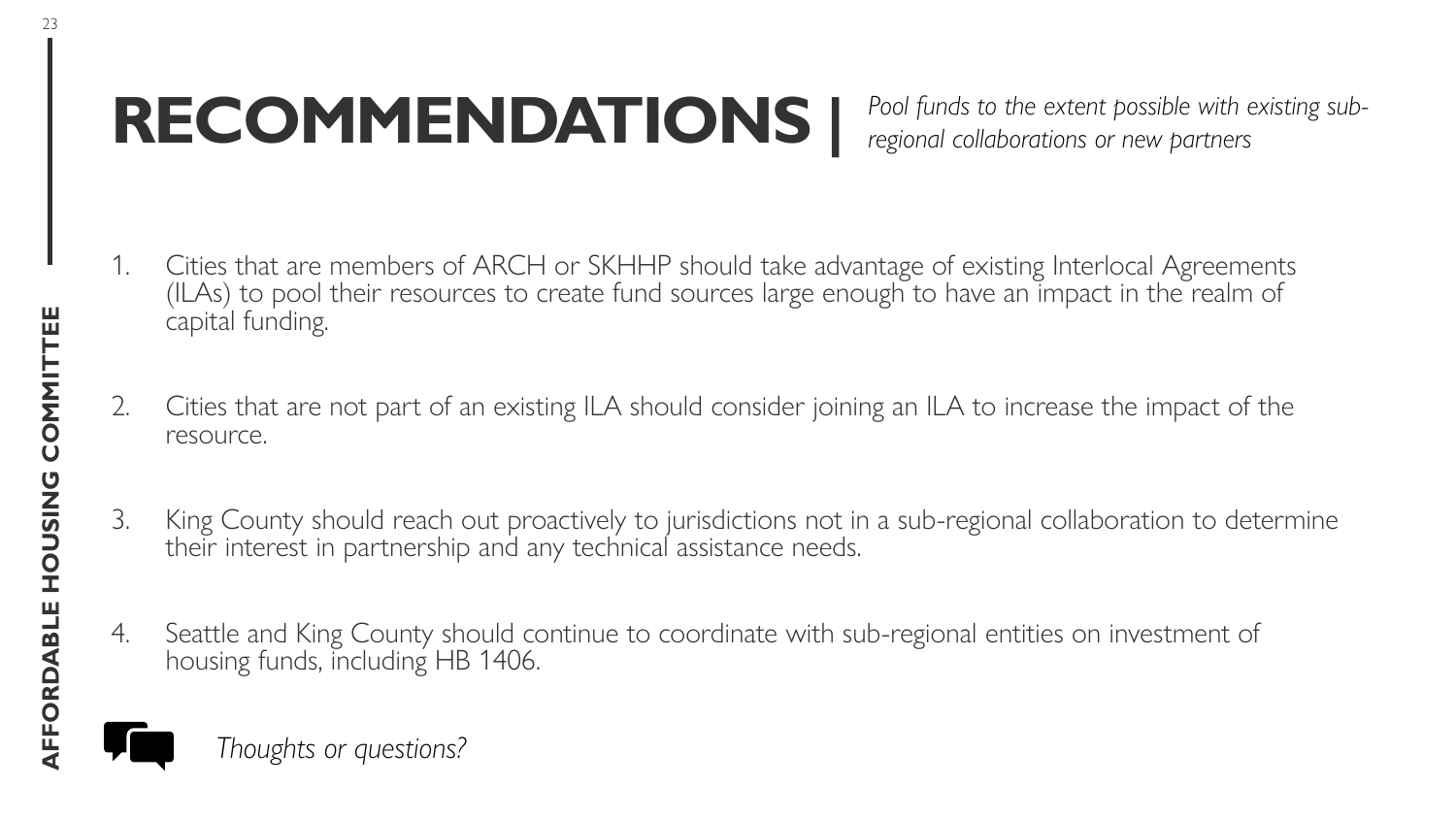### **NEXT STEPS**

- 1. Consider and take possible action on the proposed *Affordable Housing Committee Recommendations for Implementation of House Bill 1406 in King County*
	- *a. Has the committee reached consensus on the recommendations?*
	- *b. Should the chair send out a letter with the recommendation statement to all King County jurisdictions and sub-regional collaborations in August?*
- 2. Provide HIJT with guidance on any additional analysis requested, such as: use of funds for capital, Operations and Maintenance, and rental assistance
- 3. Determine AHC mechanism for reporting progress on the use of these and other funds in addressing Five-Year Action Plan goals
- 4. Determine need for any technical assistance for cities or sub-regional collaborations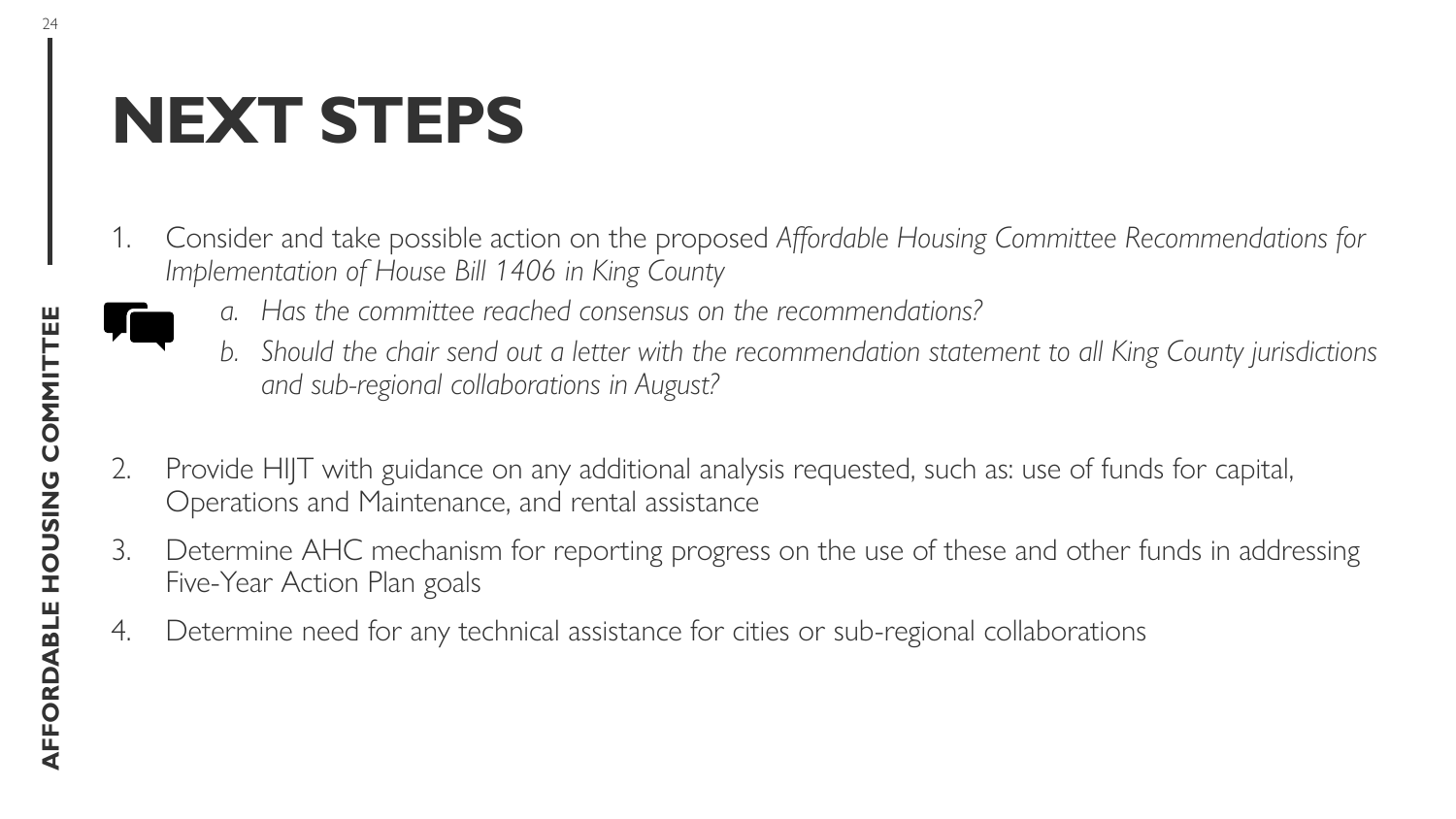## **2019-2020 WORK PLAN**

A proposal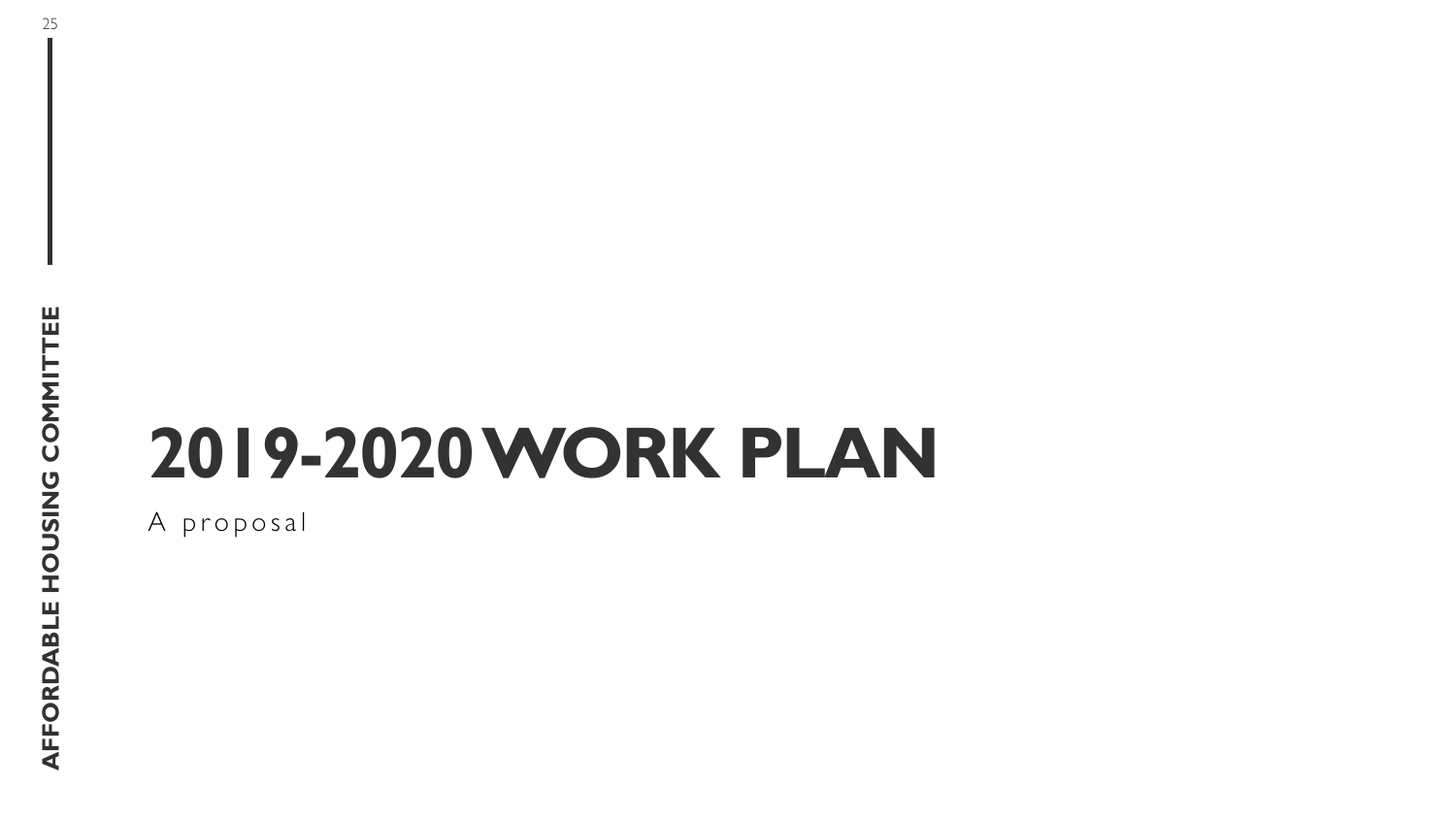## **INPUT INTO WORK PLAN**

- One-on-one meetings with AHC members
- "One thing" Post-it Note exercise from the June 21 AHC meeting (in your packet)
- Affordable Housing Committee Work Plan Survey Results (in your packet)
- Review of Affordable Housing Committee (AHC) Charter and Regional Affordable Housing Task Force (RAHTF) Action Plan
- Housing Interjurisdictional Team (HIJT) and County staff technical expertise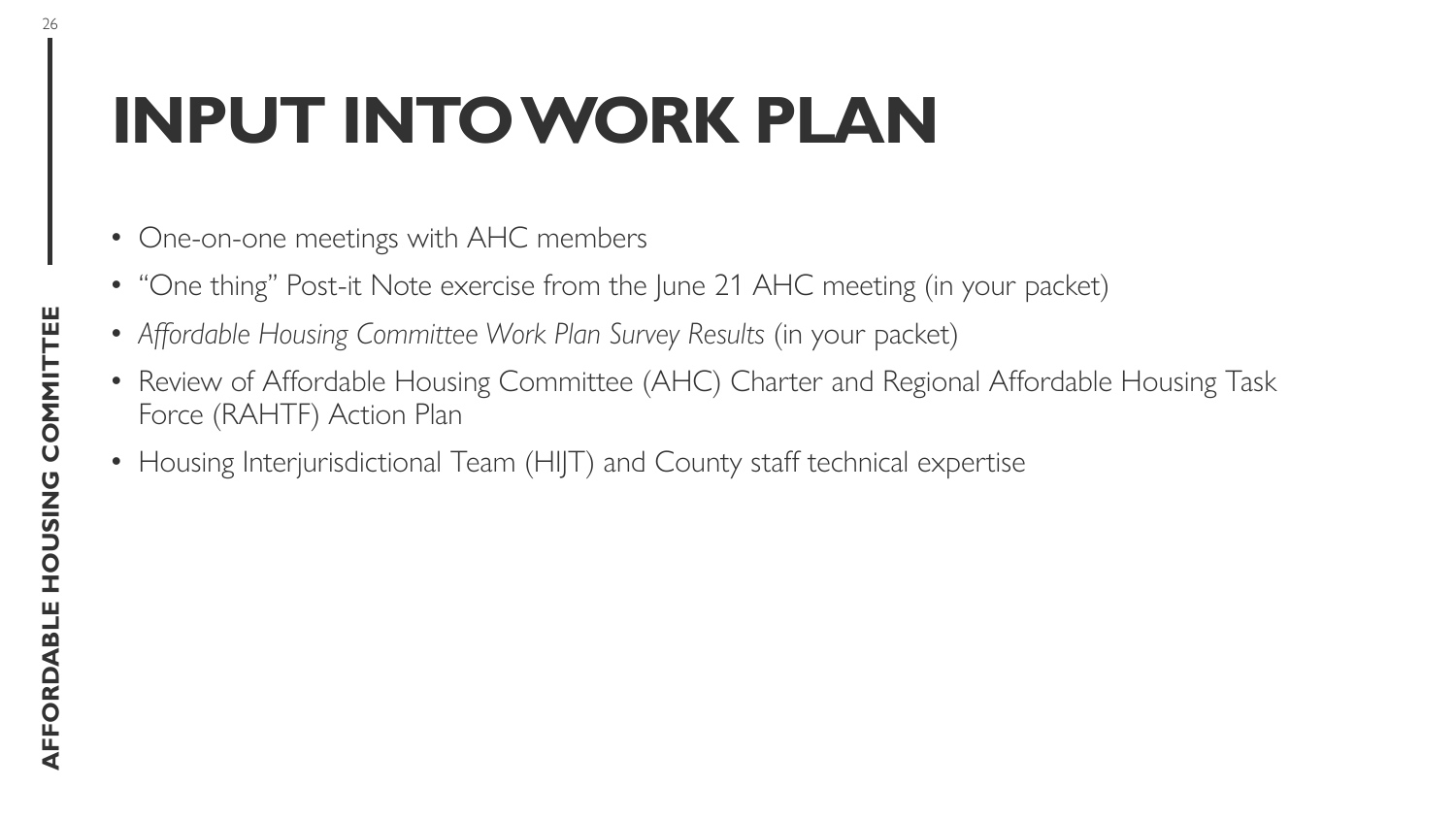## Write on a Post-In Note the one action, strategy or **PRIORITIZATION |** goal would you like to see prioritized first



- Goal 2: Affordability for the lowest-income households
- Goal 6: Increase development capacity and housing choices
- Goal 5: Anti-displacement measures
- Goal 7: Community engagement
- Goal 3: Affordability near frequent transit
- Goal 4: Access for renters

#### Increase housing production, preservation, and diversity

- Goal 2: Increase construction and preservation of affordable homes for households earning less than 50% area median income
- Goal 6: Promote greater housing growth and diversity to achieve a variety of housing types at a range of affordability and improve jobs/housing connections throughout King County

### Ensure communities are protected from displacement and can shape growth

- Goal 5: Protect existing communities of color and low-income communities from displacement in gentrifying communities
- Goal 7: Better engage local communities and other partners in addressing the urgent need for and benefits of affordable housing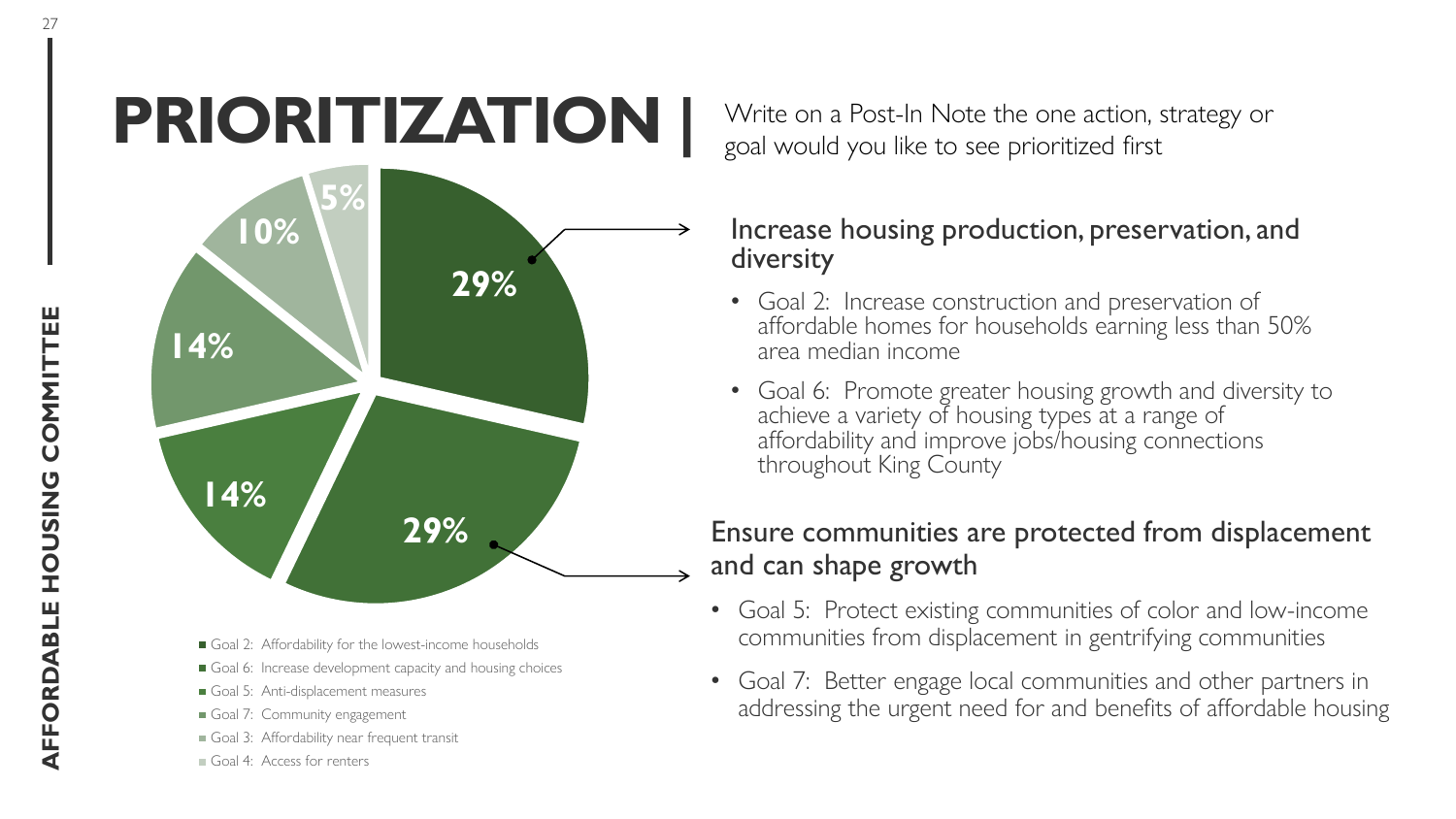## **SURVEY HIGHLIGHTS** | Imagine it's July 2024 and the Seattle Times is

writing a feature story about the success of the AHC. What is the headline and opening lines for the article?

# REPORTER the Stranger "Atlantic SEATT EWEEKLY The Seattle Times | Grosseut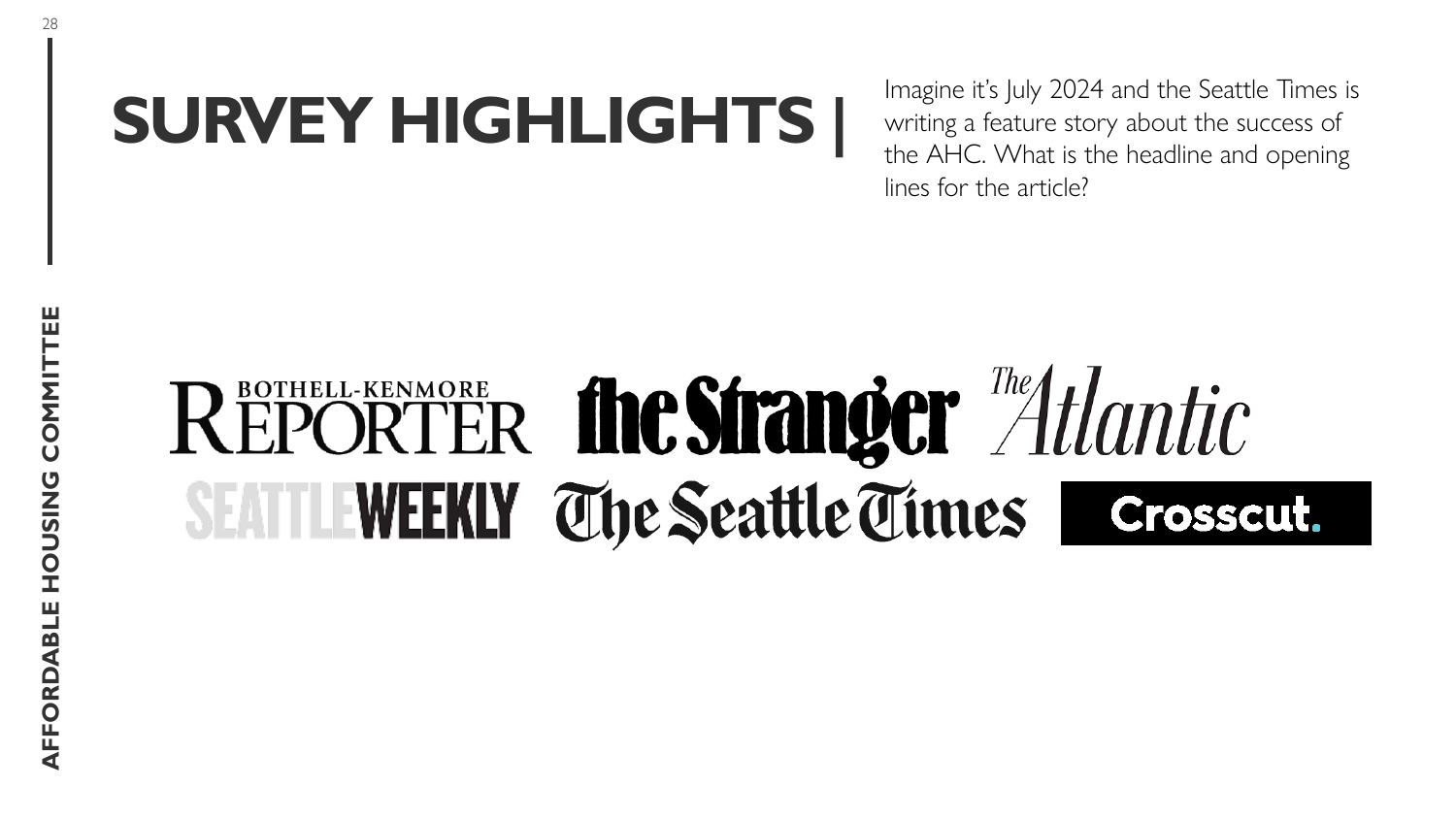## **SURVEY HIGHLIGHTS |**

Questions 2-7: Top ranked strategies for the goals you would you like to prioritize first

Goal 2<sup>\*</sup> Increase construction and preservation of affordable homes for households earning less than 50% area median income

#### **Action Plan Goal Highest Priority Strategies**

**Strategy A:** The Affordable Housing Committee will work with cities and the County to identify and prioritize new resources to build or preserve 44,000 units in the next five years and track progress toward the goal

**Strategy B:** Make available at no cost, at deep discount, or for long term lease, underutilized property from State, County, cities, and non-profit/faith communities

Goal 6 Promote greater housing growth and diversity to achieve a variety of housing types at a range of affordability and improve jobs/housing connections throughout King **County** 

**Strategy B:** Decrease costs to build and operate housing affordable to low-income households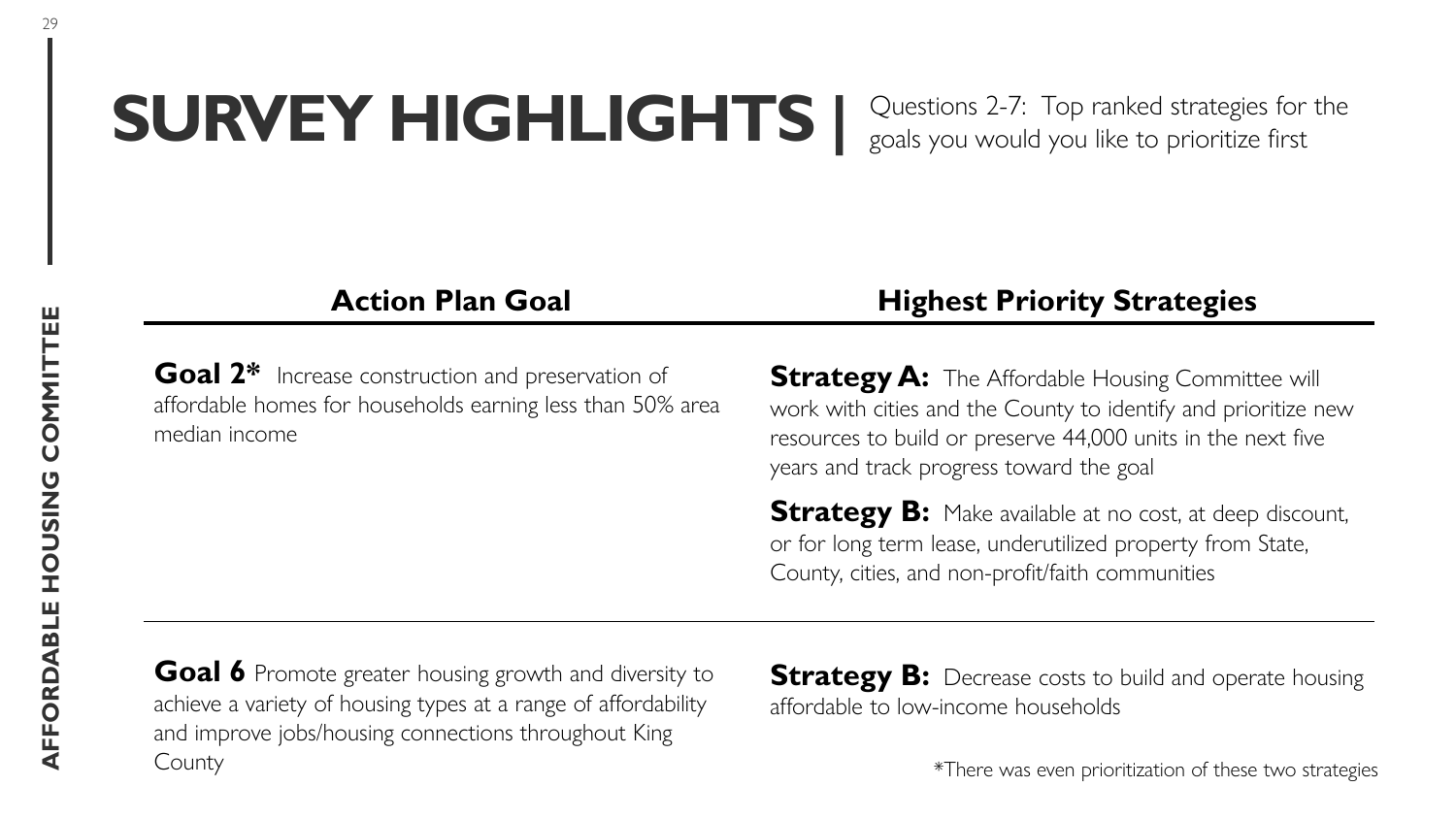## **SURVEY HIGHLIGHTS |**

Question 8: Which strategy do you think has the best chance of making meaningful progress this year if the Committee were to make it a focus?

#### Goal 2A

- The Affordable Housing Committee will work with cities and the County to identify and prioritize new resources to build or preserve 44,000 units in the next five years and track progress toward the goal
- 37.5% (6 respondents) selected this strategy

#### Goal 3A

- Implement comprehensive inclusionary/incentive housing policies in all existing and planned frequent transit service to achieve the deepest affordability possible through land use incentives to be identified by local jurisdictions
- 12.5% (2 respondents) selected this strategy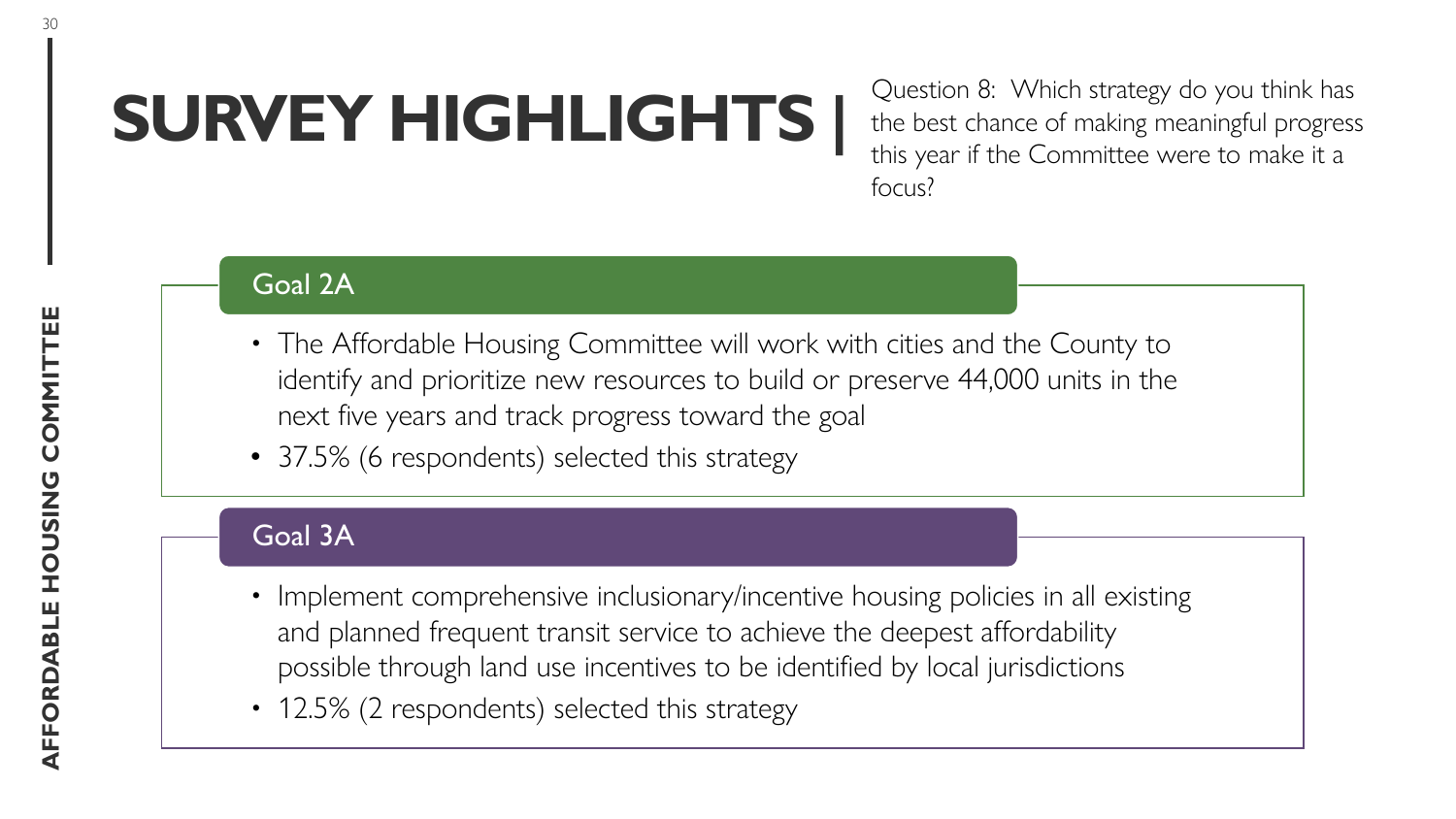## **MEMBER BRIEFING HIGHLIGHTS**

Committee members interested in:

- Measuring and visualizing need and progress by jurisdiction and collectively
- Focusing on production and preservation
- Implementing strategies that serve those most in need
- Securing more resources to support scaling up
- Leveraging recent statewide legislative wins
- Building community support for affordable housing
- Taking swift action to implement the plan
- Getting more people and partners involved in plan implementation
- Maximizing transit expansion opportunities for affordable housing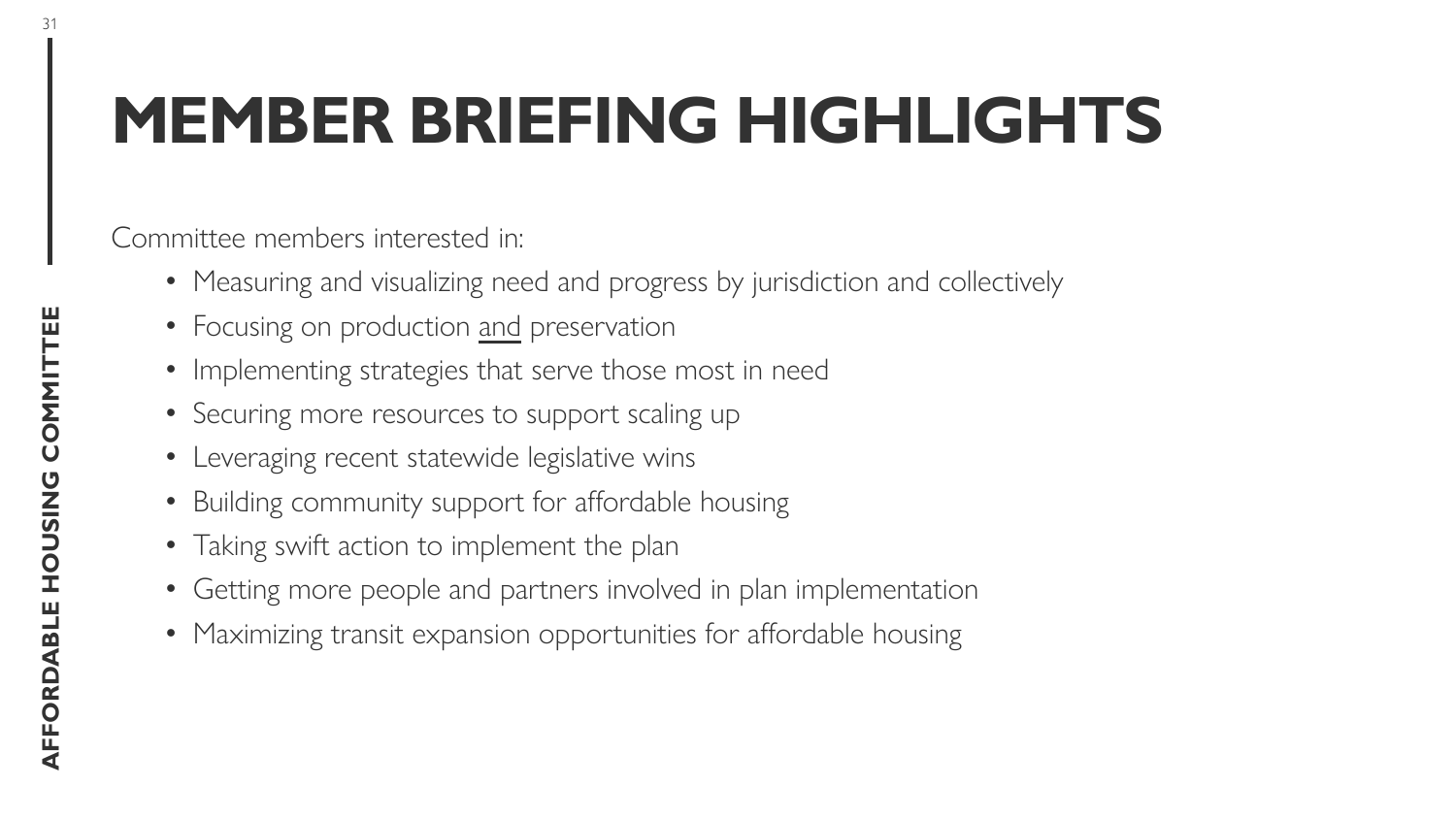## **HIJT INPUT**

### **Centering Equity**

- HIJT and AHC have not meaningfully engaged the people most affected by the AHC decision in formulating or prioritizing the work plan
- HIJT and AHC are not significantly representative of communities of color, low-income populations, or other groups that face high housing cost burden
- The AHC work plan should place equity at the forefront, define a process for accountability to the people it serves, and build community engagement and decision-making into its way of doing business
- By prioritizing the need for an equitable accountability structure now, the AHC will be more equipped to implement strategies in 2020 that are reflective of community priorities

### **Feasibility**

• The work plan should be realistic about the available staff resources, including HIJT member capacity and set achievable targets.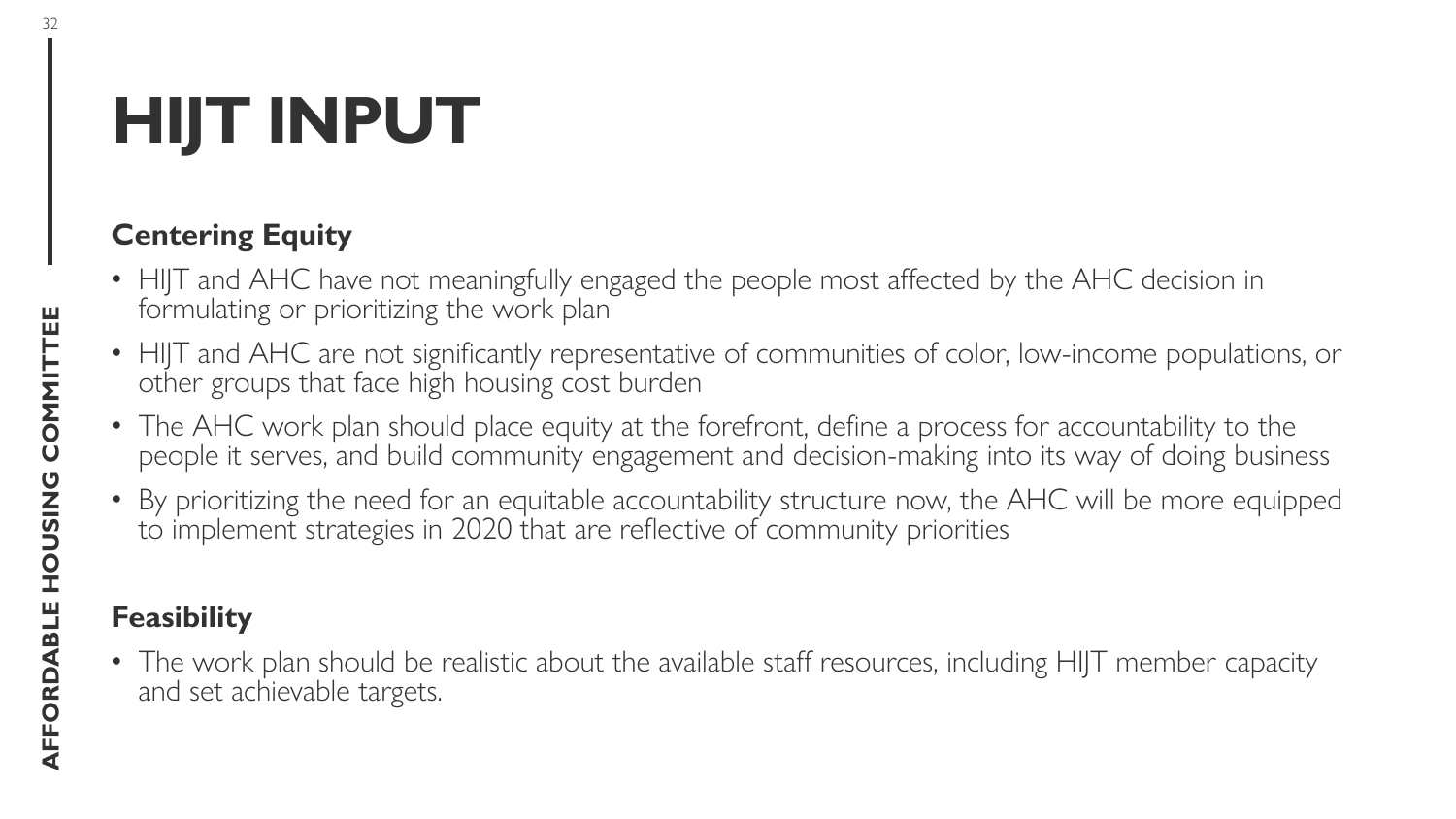## **PROPOSED 2019-2020 WORK PLAN**

**Build Accountability Take Action**

To each other:

Establish procedures for Affordable Housing Committee

Emerging opportunities

Take advantage of timely opportunities to increase regional collaboration

To the people we serve: Center equity in the Committee's work Work with the community Build support for affordable housing through a community engagement strategy

To achieving our goals: Develop the data dashboard and reporting systems Produce more homes

Increase housing production, preservation, and diversity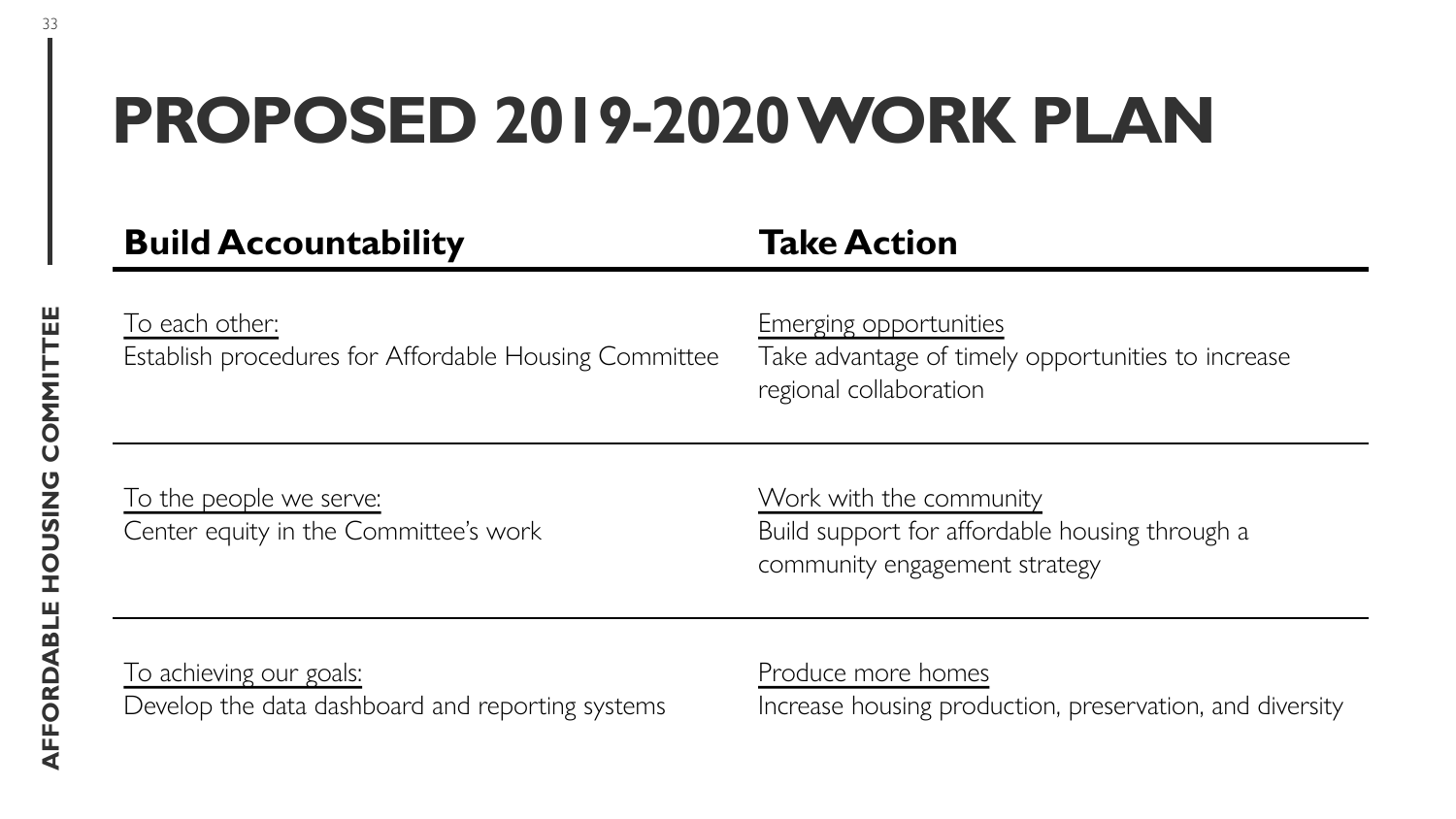## **HIGH-LEVEL TIMELINE**

| September<br>2019                                                                                  | November<br>2019 | January<br>2020                                      | March<br>2020 | May<br>2020 | July<br>2020 | September<br>2020 | November<br>2020 |
|----------------------------------------------------------------------------------------------------|------------------|------------------------------------------------------|---------------|-------------|--------------|-------------------|------------------|
| Equity Foundation                                                                                  |                  | Equity Foundation and Analysis to Inform Action Work |               |             |              |                   |                  |
|                                                                                                    |                  | $2 - 4$ Action Items                                 |               |             |              |                   |                  |
| Engagement Plan<br>Development                                                                     |                  |                                                      |               |             |              |                   |                  |
| Data Dashboard<br>Community Engagement Plan Implementation & Emerging Opportunities<br>Development |                  |                                                      |               |             |              |                   |                  |

*Staff work to support the committee and implement its decisions will be ongoing throughout 2019 and 2020*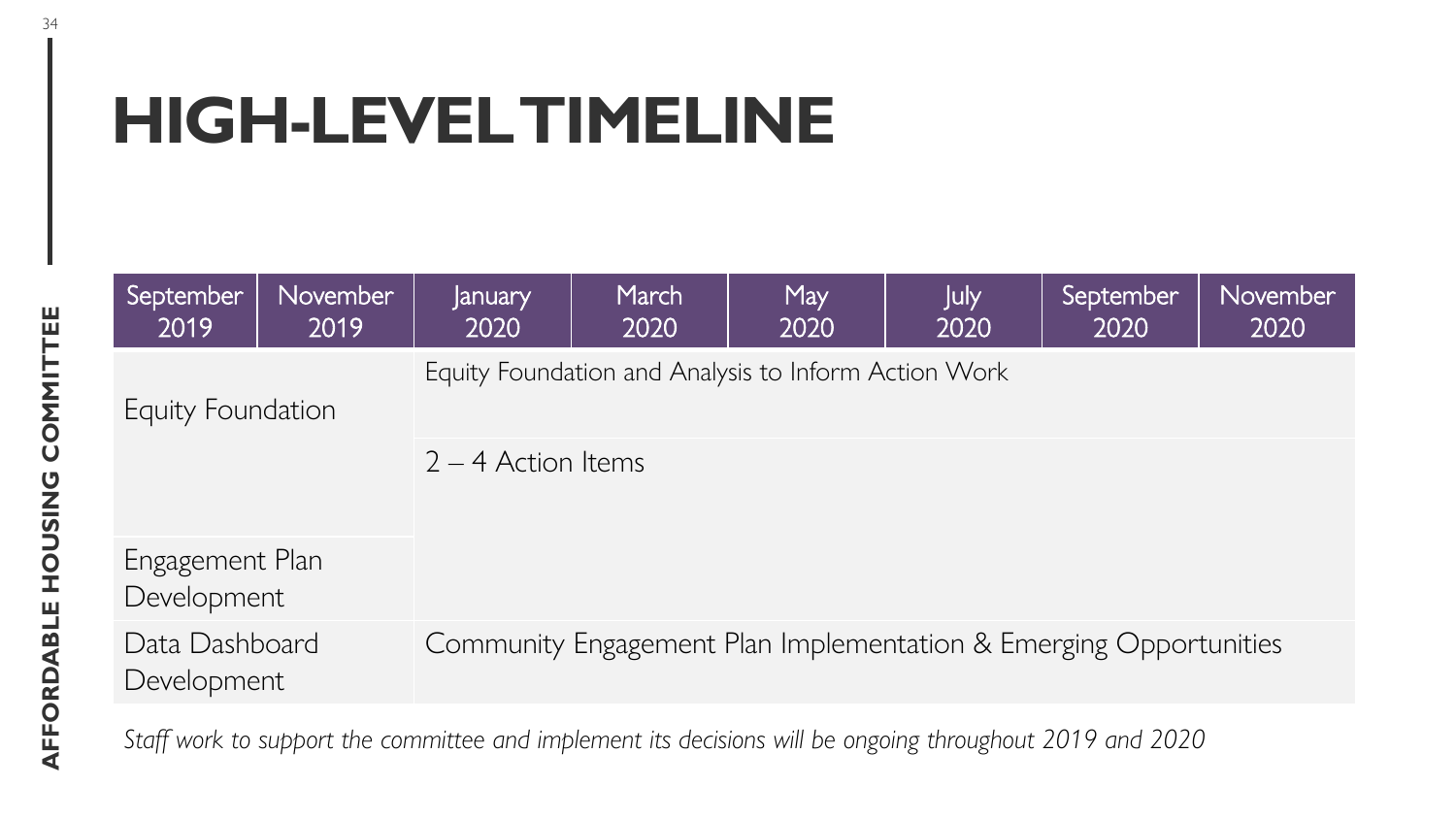## **CENTER EQUITY**

- Develop a structure to ensure equity is embedded in the Committee's work and decisions
- Build the capacity of AHC and HIJT members to incorporate equity into their work
- Authentically engage the people most negatively impacted by the affordable housing crisis, particularly Native and Indigenous Peoples, communities of color, low-income populations and immigrants and refugees
- Will be the focus of the September and November 2019 meetings
	- *1. How can staff best support the Committee in establishing a culture of equity over the next two meetings?*
	- *2. How should the Committee effectively and meaningfully partner with communities most negatively impacted by the housing crisis and historic inequities?*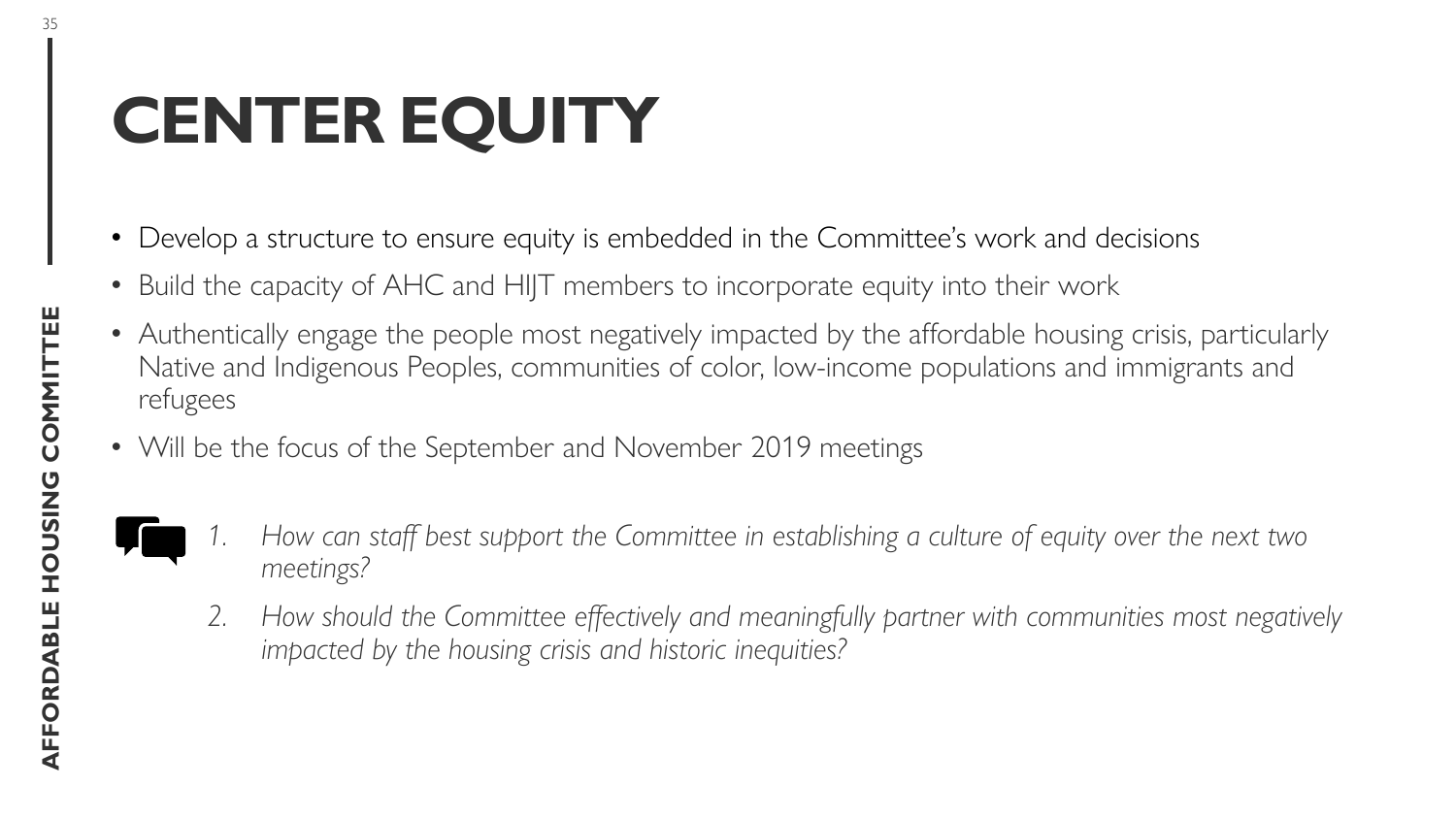## **WHAT ACTIONS WILL THE COMMITTEE WORK ON IN 2020?**

### **Activities**

- Identify 10 or so Actions from the Regional Affordable Housing Action Five Year Plan
- Vet the list with the community and stakeholders in 2019
- Narrow the list to  $2 4$  in January 2020
- 
- *1. What Actions would have the greatest impact on production?*
- *2. What Actions are important to your community or the group you represent?*
- *3. What Actions would potential result in early wins?*
- *4. What Actions would set us on the course for long-term victories?*